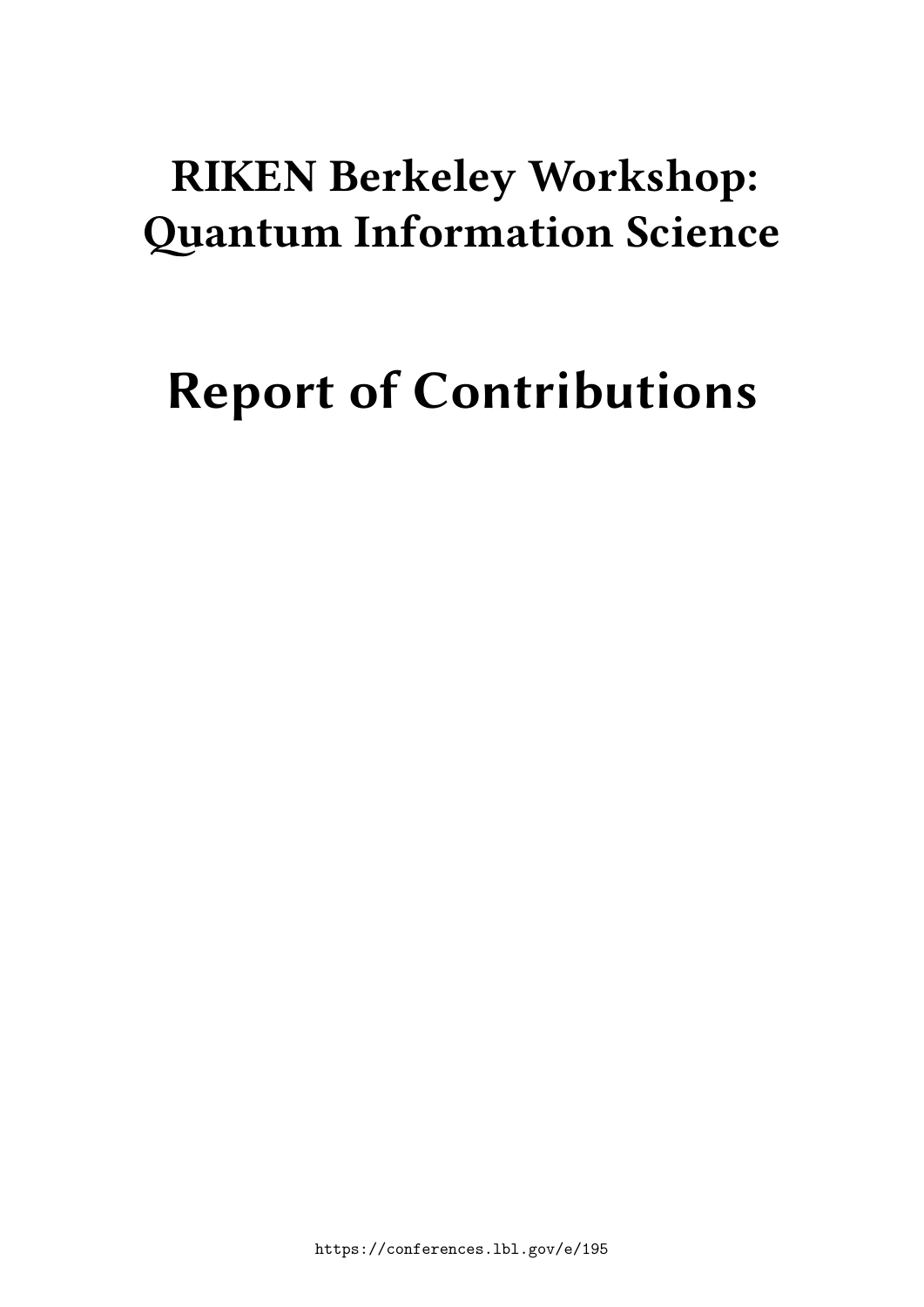Contribution ID: **4** Type: **not specified**

#### **Emergence of excitonic superfluid at topological-insulator surfaces**

*Sunday, 27 January 2019 17:30 (25 minutes)*

Excitons are spin integer particles that are predicted to condense into a coherent quantum state at sufficiently low temperature, and exciton condensates can be realized at much higher temperature than condensates of atoms because of strong Coulomb binding and small mass. Signatures of exciton condensation have been reported in double quantum wells, microcavities, graphene, and transition metal dichalcogenides. Nonetheless, transport of exciton condensates is not yet understood and it is unclear whether an exciton condensate is a superfluid or an insulating electronic crystal. Topological insulators (TIs) with massless particles and unique spin textures have been theoretically predicted as a promising platform for achieving exciton condensation. Here we report experimental evidence of excitonic superfluid phase on the surface of three-dimensional (3D) TIs. We unambiguously confirmed that electrons and holes are paired into charge neutral bound states by the electric field independent photocurrent distributions. And we observed a millimetrelong transport distance of these excitons up to 40 K, which strongly suggests dissipationless propagation. The robust macroscopic quantum states achieved with simple device architecture and broadband photoexcitation at relatively high temperature are expected to find novel applications in quantum computations and spintronics.

**Primary author:** Prof. YU, Dong (U.C. Davis) Presenter: Prof. YU, Dong (U.C. Davis) **Session Classification:** Condensed Matter II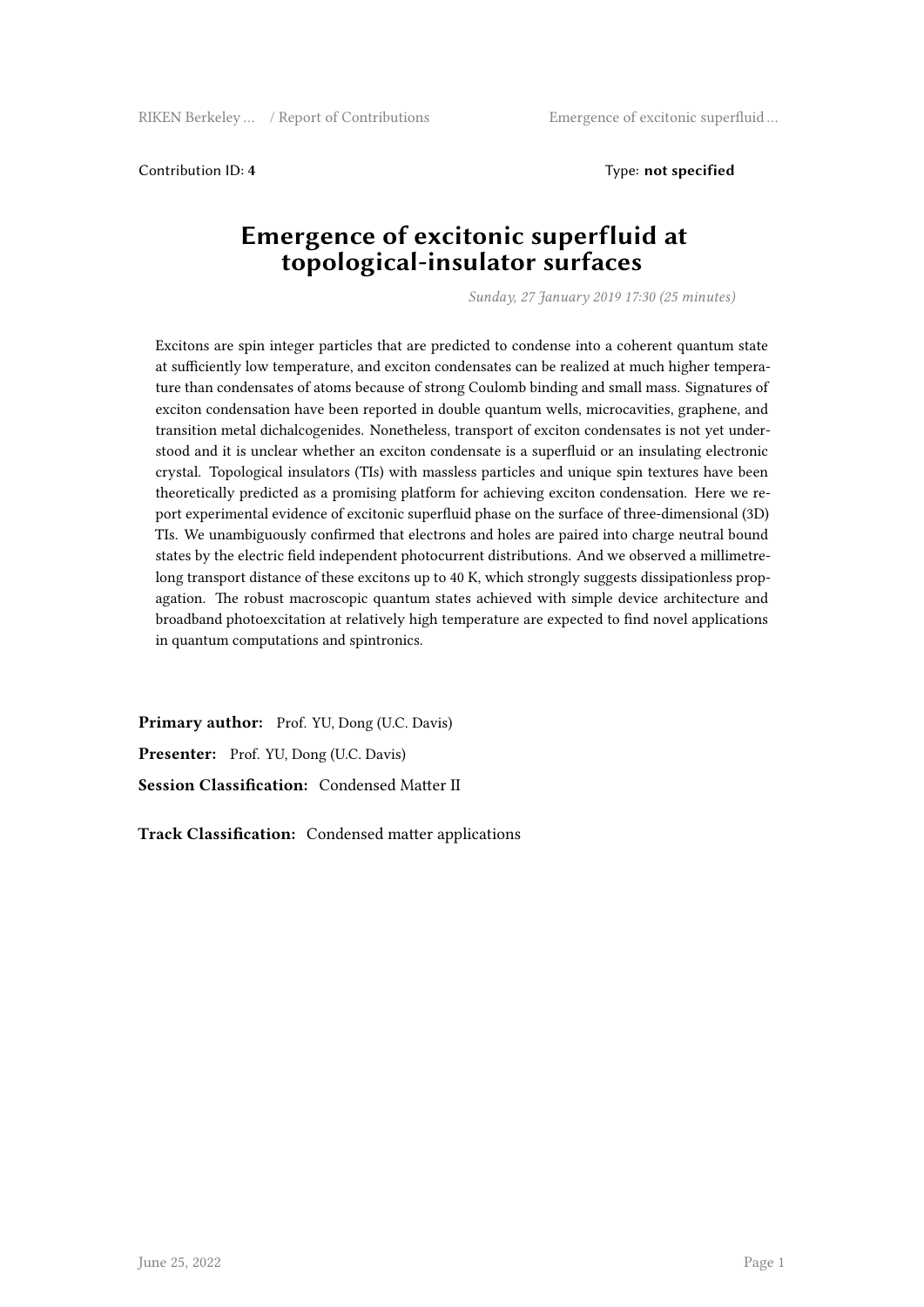Contribution ID: **7** Type: **not specified**

#### **VanQver: Variationally and Adiabatically Navigated Quantum Eigensolver**

*Sunday, 27 January 2019 10:15 (25 minutes)*

While quantum algorithms are believed to be more powerful than classical algorithms, the computational power of near term quantum devices is highly Ørestricted because of noise. In order to overcome the limitations and exploit quantum advantages on noisy quantum devices, it is important to develop algorithms which complete each run of quantum computation within a short coherence time.

Quantum-classical hybrid methods have attracted a lot of attention for this purpose.

In this talk, a variational method (VanQver) is introduced in adiabatic quantum computation. In particular, the efficiency of the algorithm is demonstrated in simulating molecular systems. It is shown that each run time required to reach chemical accuracy is reduced by two or three orders of magnitude compared to that of the standard AQC.

**Primary author:** Dr MATSUURA, Shunji (1QBit)

**Co-authors:** ZARIBAFIYAN, Arman (1QBit); YAMAZAKI, Takeshi (1QBit); SENICOURT, Valentin (1QBit)

**Presenter:** Dr MATSUURA, Shunji (1QBit)

**Session Classification:** Quantum Enhanced Optimization I

**Track Classification:** Quantum enhanced optimization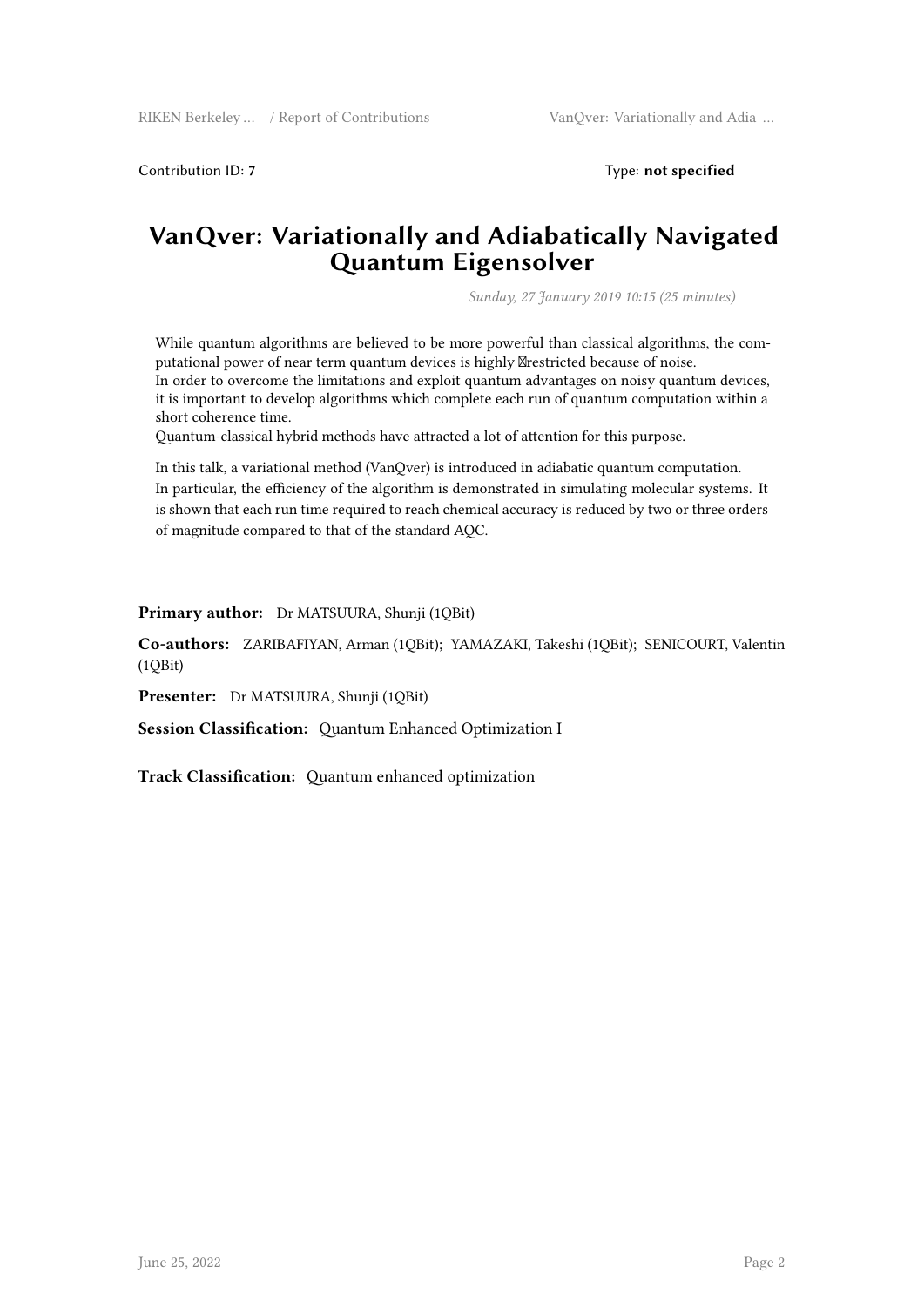Contribution ID: **8** Type: **not specified**

#### **Faster classical sampling from distributions defined by quantum circuits**

*Saturday, 26 January 2019 11:30 (40 minutes)*

The leading candidate task for benchmarking quantum computers against classical computers entails sampling from the output distribution defined by a random quantum circuit. We develop a massively-parallel simulation package that does not require inter-process communication (IPC) or proprietary hardware. We introduce two ways to trade circuit fidelity for computational speedups, so as to match the fidelity of a given quantum computer. Our software achieves massive speedups for the sampling task over prior software from Microsoft, IBM, Alibaba and Google, as well as supercomputer and GPU-based simulations. By using publicly available Google Cloud Computing, we price such simulations and enable comparisons by total cost across hardware platforms. We simulate approximate sampling from the output of a circuit with  $7 \times 8$  qubits and depth  $1+40+1$ by producing one million bitstring probabilities with fidelity 0.5 percent, at an estimated cost of USD 35184. Simulating circuits of depth to 1+48+1 would cost one million dollars.

**Primary author:** MARKOV, Igor (University of Michigan)

**Co-authors:** Ms FATIMA, Aneeqa (Univ. of Michigan); Dr ISAKOV, Sergei (Google Zurich); Dr BOIXO, Sergio (Google)

**Presenter:** MARKOV, Igor (University of Michigan)

**Session Classification:** Foundations of Quantum Computing

**Track Classification:** Foundations of quantum computing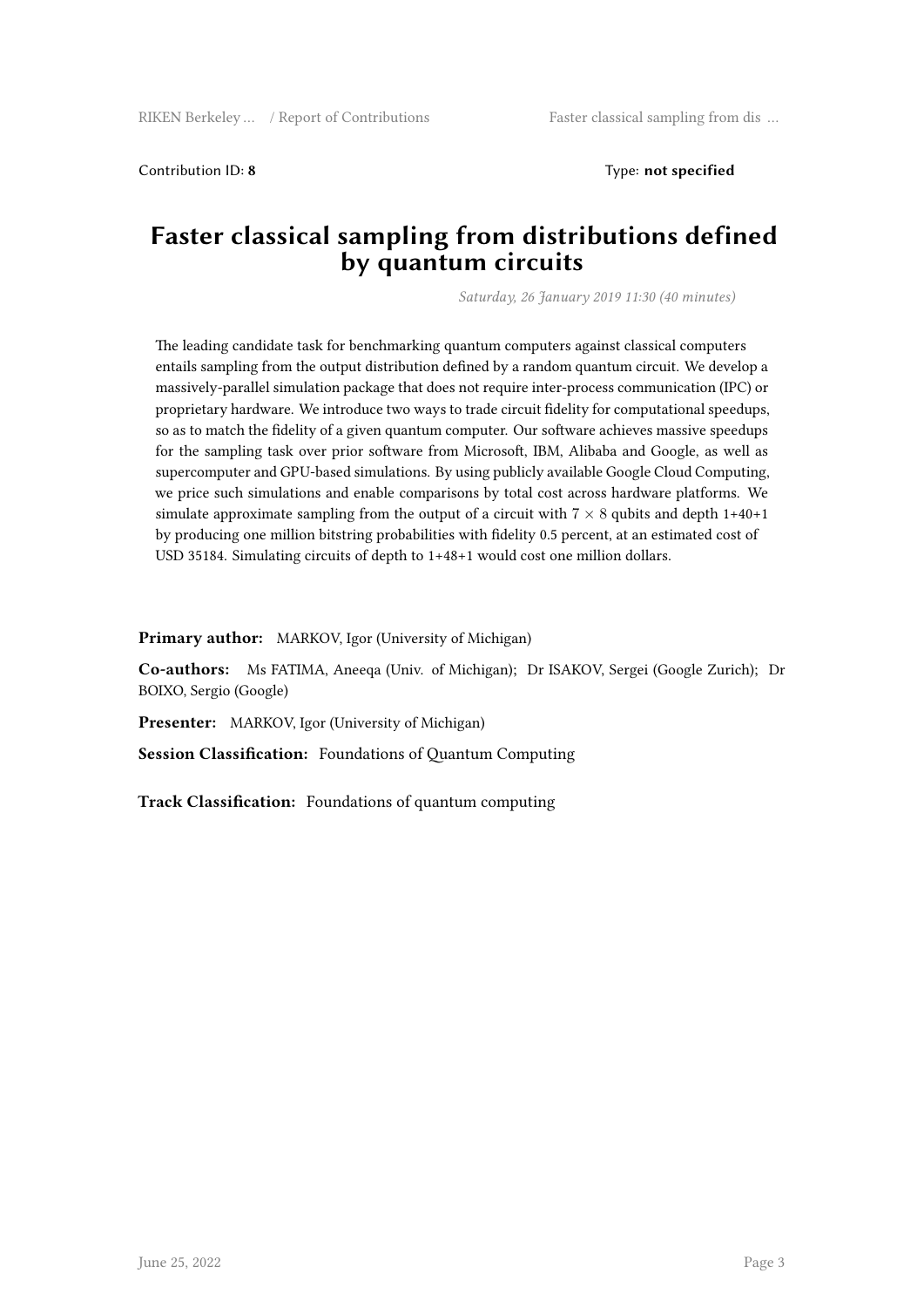Contribution ID: 12 Type: **not specified** 

## **Quantum information processing with trapped ions**

*Monday, 28 January 2019 14:30 (25 minutes)*

With exceptional coherence and gate fidelities, trapped ions offer unique opportunities to process quantum information. As a consequence quantum algorithms with up to 20 ions have been implemented on trapped-ion quantum computers. To take the next steps will require the research community to take on the engineering challenges as well as exploring improving fundamental aspects.

I will describe our new effort on learning how to handle a larger number of qubits by means of splitting, transporting and merging ion crystals in a chip trap. To aid in miniaturization and speeding up these operations, the ions need to be trapped within about 50 micrometers from the surface. I will discuss how to mitigate the ensuing electric field noise via surface treatment of the trap electrodes. Finally, I will argue that replacing the ions with trapped electrons would speed up ion trap quantum computers by more than two orders of magnitude while at the same reducing some of the engineering challenges of trapped ions by removing the need for laser sources.

Primary author: Prof. HAEFFNER, Hartmut (UC Berkeley) Presenter: Prof. HAEFFNER, Hartmut (UC Berkeley) **Session Classification:** Architecture II

**Track Classification:** Qubit architectures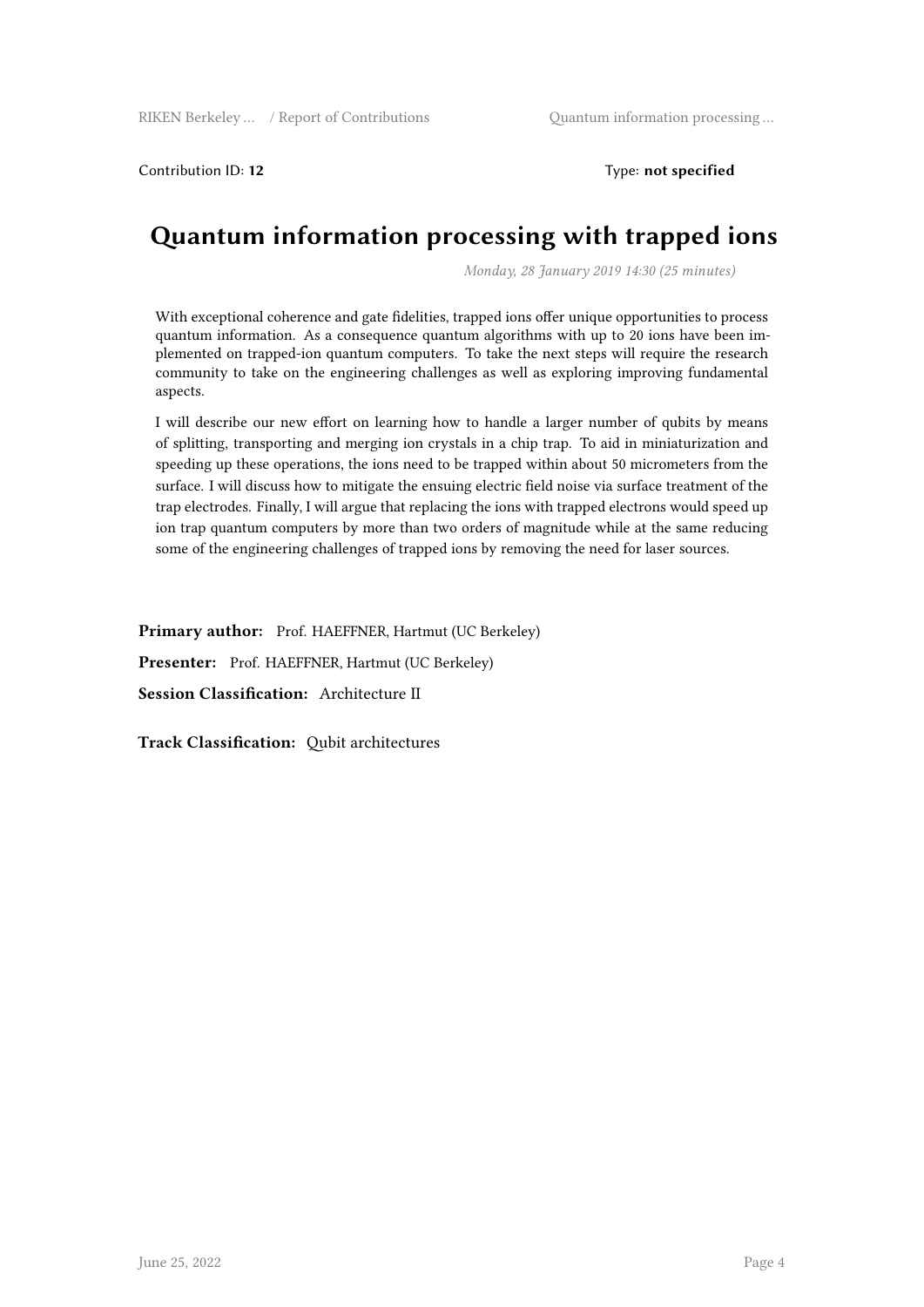Contribution ID: **13** Type: **not specified**

#### **Open-source scientific computing for quantum technology: QuTiP**

*Saturday, 26 January 2019 14:30 (40 minutes)*

I address the growth of open-source software in scientific research and quantum technology research in particular, both in academia and industry. I will give a brief overview of multiple opensource libraries being developed to study quantum systems, using a variety of hybrid techniques, from chemistry to machine learning. QuTiP, the Quantum Toolbox in Python, has established itself as a major tool in the quantum optics community to study open quantum systems. Due to its capability to model noisy quantum systems, QuTiP is also being used by many players in the field of quantum computing, from startups to corporate research labs. The success of QuTiP lies in the development of an integrated environment to address quantum-specific tasks such as solving complex-valued ODEs and dealing with special algebras. I will give an overview of recent developments in QuTiP, focusing on the integration of permutational invariant techniques, which allow us to efficiently study cooperative effects in driven-dissipative many-body quantum systems out of equilibrium. Finally, I show the simple steps leading to the development of open-source tools for scientific exploration in quantum technology and how this can benefit the research community.

**Primary author:** Dr SHAMMAH, Nathan (RIKEN)

**Co-authors:** Prof. NORI, Franco (RIKEN); Dr LAMBERT, Neill (RIKEN); Mr AHMED, Shahnawaz (Chalmers and RIKEN); Dr DE LIBERATO, Simone (University of Southampton)

**Presenter:** Dr SHAMMAH, Nathan (RIKEN)

**Session Classification:** Open-source tools and quantum machine learning

**Track Classification:** Open-source tools and quantum machine learning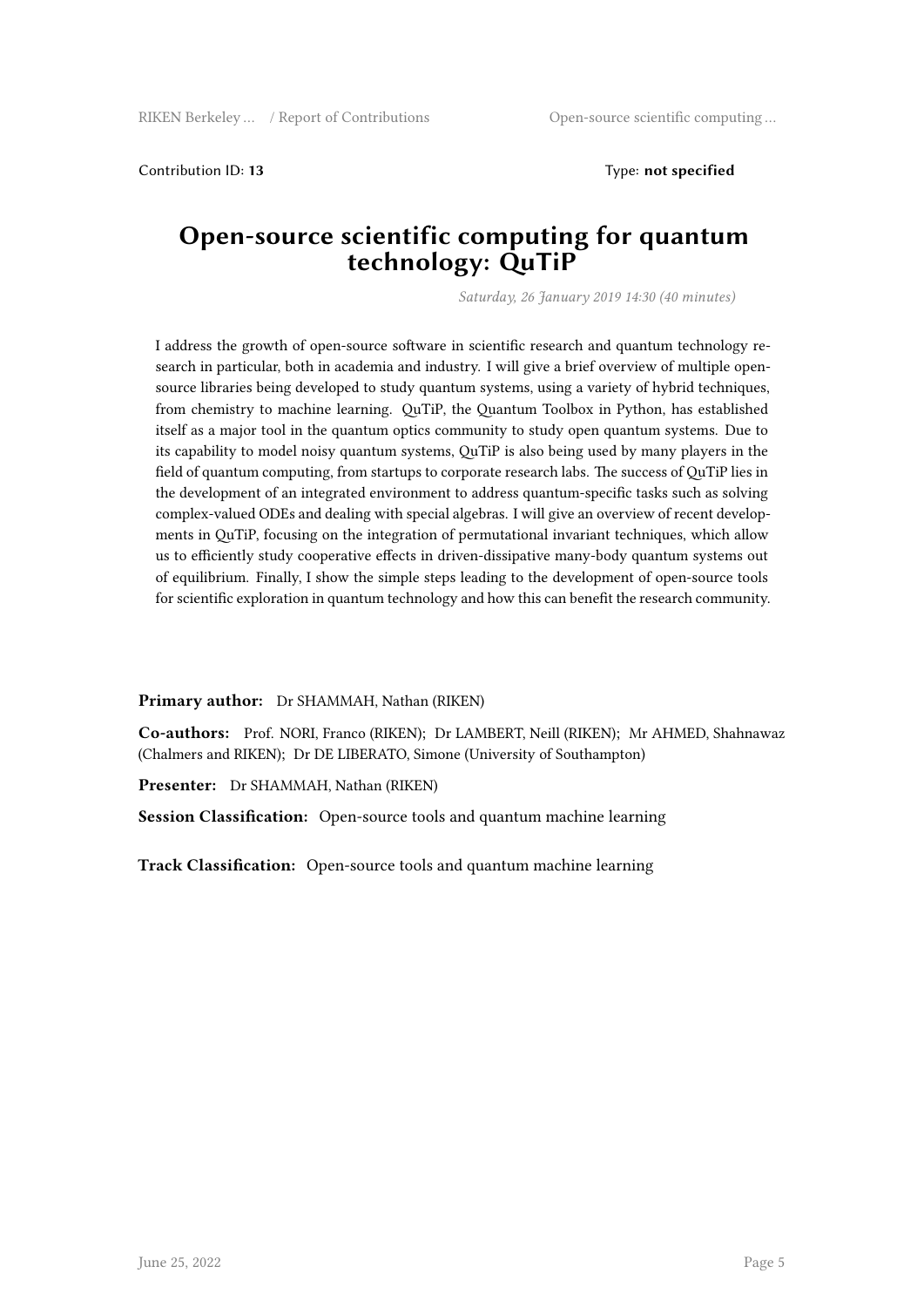Contribution ID: **14** Type: **not specified**

#### **Cherenkov and scintillation light detection in large array bolometers, and potential synergy with QIS**

*Tuesday, 29 January 2019 11:30 (25 minutes)*

CUPID (CUORE Upgrade with Particle ID) is a next-generation tonne-scale experiment that will use arrays of low-temperature calorimeters to search for rare processes like neutrinoless double beta decay. While CUORE (Cryogenic Underground Observatory for Rare Events) has already demonstrated the concept of operating a tonne-scale array at low temperatures (˜10 mK), CU-PID aims to significantly improve on the search sensitivity by using novel methods for background rejection. One technique is to enable event-by-event background rejection by reading out phonon and photon signals simultaneously from a scintillating crystal or a Cherenkov lightemitting crystal. We have an ongoing R&D effort at ANL, LBNL, and UCB towards developing sensitive optical-photon detectors that can measure tiny amounts of scintillation/Cherenkov light from low-temperature calorimeters. The detectors use a novel Iridium/Platinum bilayer superconducting transition-edge-sensor (TES) that can be operated at temperatures below ˜ 40 mK, and have shown promising results in terms of energy and timing resolution. There is significant synergy between this detector R&D and QIS: from our experience in deploying customized large-scale millikelvin infrastructure, to the development of low-noise SQUIDs and their multiplexing electronics, to cryogenic high quantum efficiency detectors with single-photon resolution.

**Primary author:** Dr SINGH, Vivek (University of California, Berkeley) **Presenter:** Dr SINGH, Vivek (University of California, Berkeley) **Session Classification:** Sensing IV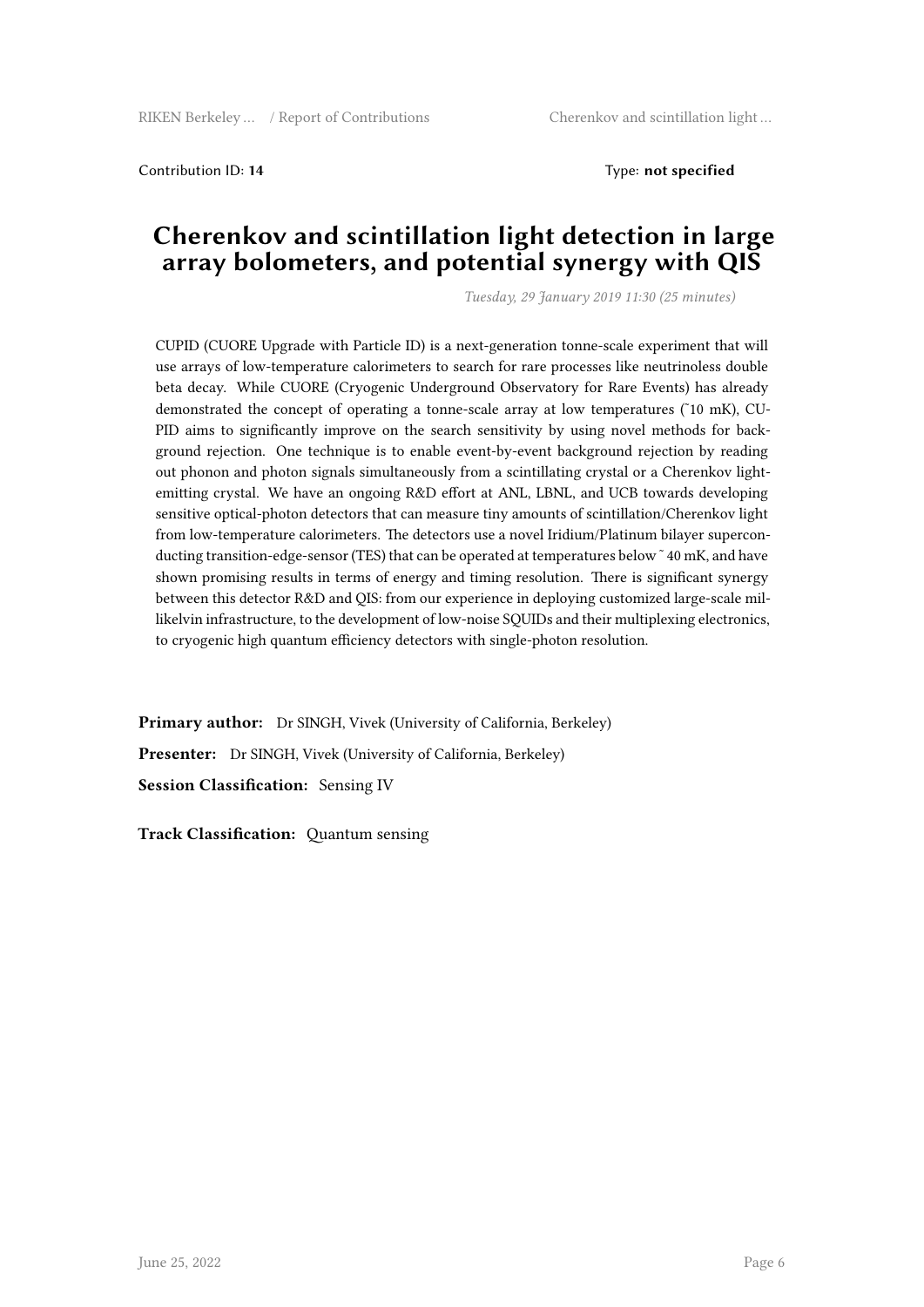Contribution ID: **15** Type: **not specified**

#### **Shortcut to generation of macroscopic superposition states via coherent driving field**

*Monday, 28 January 2019 12:35 (25 minutes)*

We propose a scheme to generate macroscopic superposition states (MSSs) of two classically distinct states in spin ensembles where a coherent driving field is applied to accelerate the process of generating MSSs via a nonlinear interaction [1]. The numerical calculation demonstrates that this approach allows one to generate a superposition of coherent spin states (CSSs) of the spin ensemble with a high fidelity above 0*.*97 for 300 spins. For a larger spin ensemble, the fidelity stays above 0*.*84 for an ensemble of 500 spins. The generated MSSs exhibit nonclassicality even when the number of spin fluctuates: With a 5% fluctuation of in the number of spins, the parity of the number of +*x* and *−x* directed spins exhibits a fringe with respect to the rotation angle about the *z* axis. The nonclassicality of the generated MSSs is also robust against the fluctuation in the coherent driving strength. The time to generate an MSS is also estimated, which shows that the significantly shortened state-preparation time allows one to achieve such MSSs within a typical coherent time of the system [2,3].

[1] E. Yukawa et al., Phys. Rev. A **97**, 013820 (2018); [2] H. Strobel et al., Science **345**, pp. 424-427 (2010); [3] J. G. Bohnet et al., Science **352**, pp. 1279-1301 (2016).

#### **Primary author:** Dr YUKAWA, Emi (CEMS, RIKEN)

**Co-authors:** Prof. MILBURN, G. J. (School of Mathematics and Physics, the University of Queensland); Prof. NEMOTO, Kae (National Institute of Informatics)

**Presenter:** Dr YUKAWA, Emi (CEMS, RIKEN)

**Session Classification:** Architecture I

**Track Classification:** Qubit architectures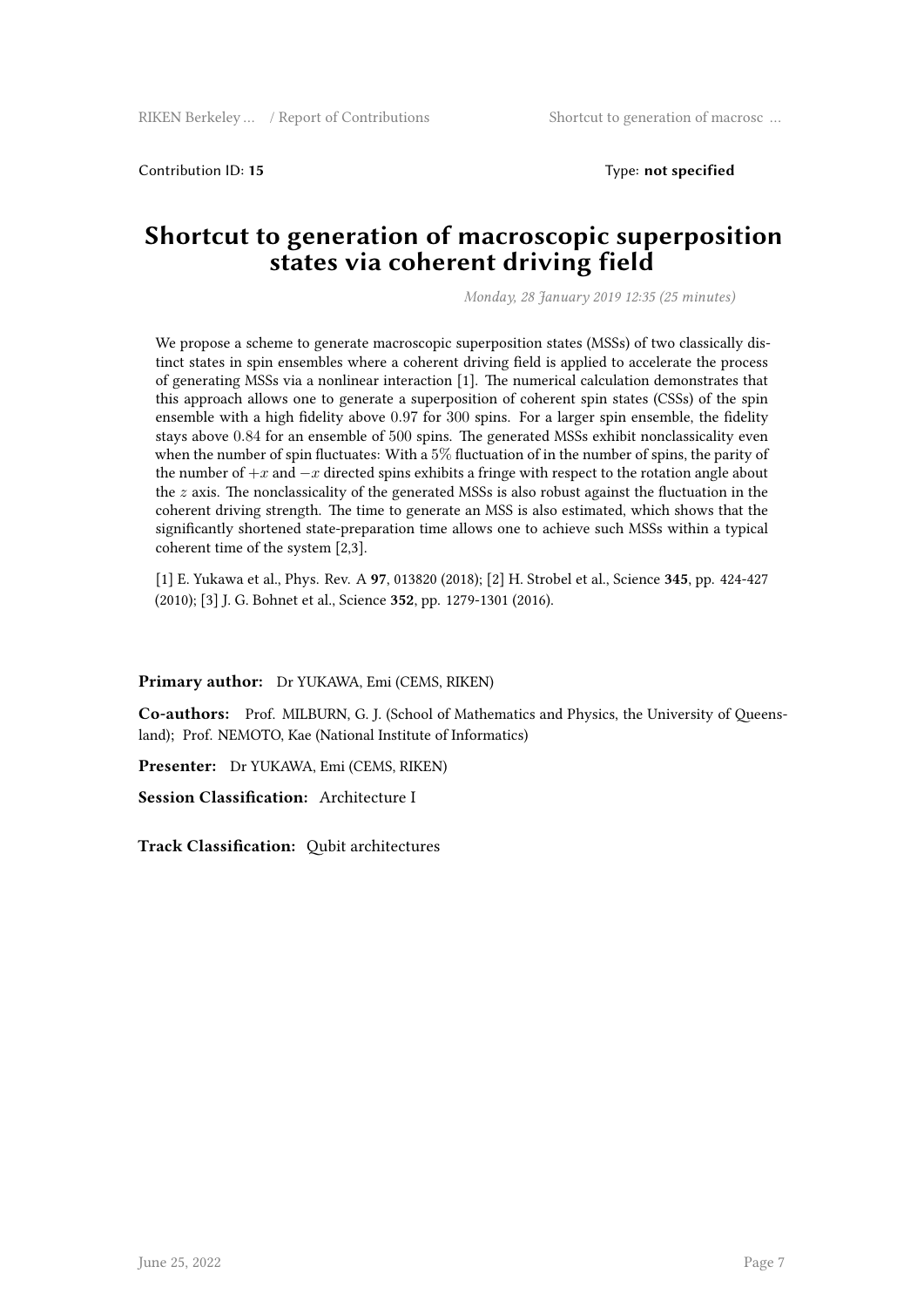Contribution ID: **16** Type: **not specified**

#### **Advancing quantum computing as a platform for scientific discovery in chemical sciences**

*Saturday, 26 January 2019 15:15 (40 minutes)*

The Quantum Algorithms Team led out of Lawrence Berkeley National Laboratory is an integrated team of quantum algorithm developers, mathematicians, and computer scientists with a mission to deliver algorithmic, computational and mathematical advances to enable scientific discovery in chemical sciences on quantum computers. Our focus is on quantum chemistry simulations, which are an early exemplar of quantum computing, demonstrating the potential of various types of quantum devices to aid in scientific discovery in the chemical sciences.

Our team has assessed the robustness of state preparation (https://arxiv.org/abs/1809.05523), devised new sparse techniques with lower gate depth (https://arxiv.org/abs/1810.02327), and have explored the use of tensor networks (https://arxiv.org/abs/1803.11537). Preparation of scientifically relevant states is a key challenge for chemical simulations. We have developed a protocol to discriminate between decoherence and information scrambling as a way to verify quantum circuits, which was experimentally validated on an ion trap (https://arxiv.org/abs/1807.09087). Our team is exploring a quantum autoencoder and its strongly reduced latent space for a quantum machine learning model. Gate depth of a quantum circuit plays a critical role in achieving results with high fidelity. The QAT team, in partnership with NASA, has demonstrated low depth circuits for k-local gates in QAOA and Trotterized fermionic Hamiltonians. We extended the open-source quantum simulation software framework ProjectQ with gate-level noise injection capabilities for error analysis, and used it to demonstrate that a rudimentary approach to mitigate errors in a CNOT gate operation can improve the gate fidelity. Additional efforts for error mitigation are ongoing. We have developed a large suite of stochastic classical optimizers, needed for variational quantum eigensolvers and qubit gate optimization. The optimizers have been packaged (github.com/scikitquant) for integration in quantum computing software stacks. We are continuing to develop new and better stochastic optimizers.

**Primary author:** DE JONG, Wibe

**Co-authors:** Dr IANCU, Costin (LBNL); Dr METCALF, Mekena (LBNL); Dr URBANECK, Miroslav (LBNL); Dr LAVRIJSEN, Wim (LBNL)

**Presenter:** DE JONG, Wibe

**Session Classification:** Open-source tools and quantum machine learning

**Track Classification:** Open-source tools and quantum machine learning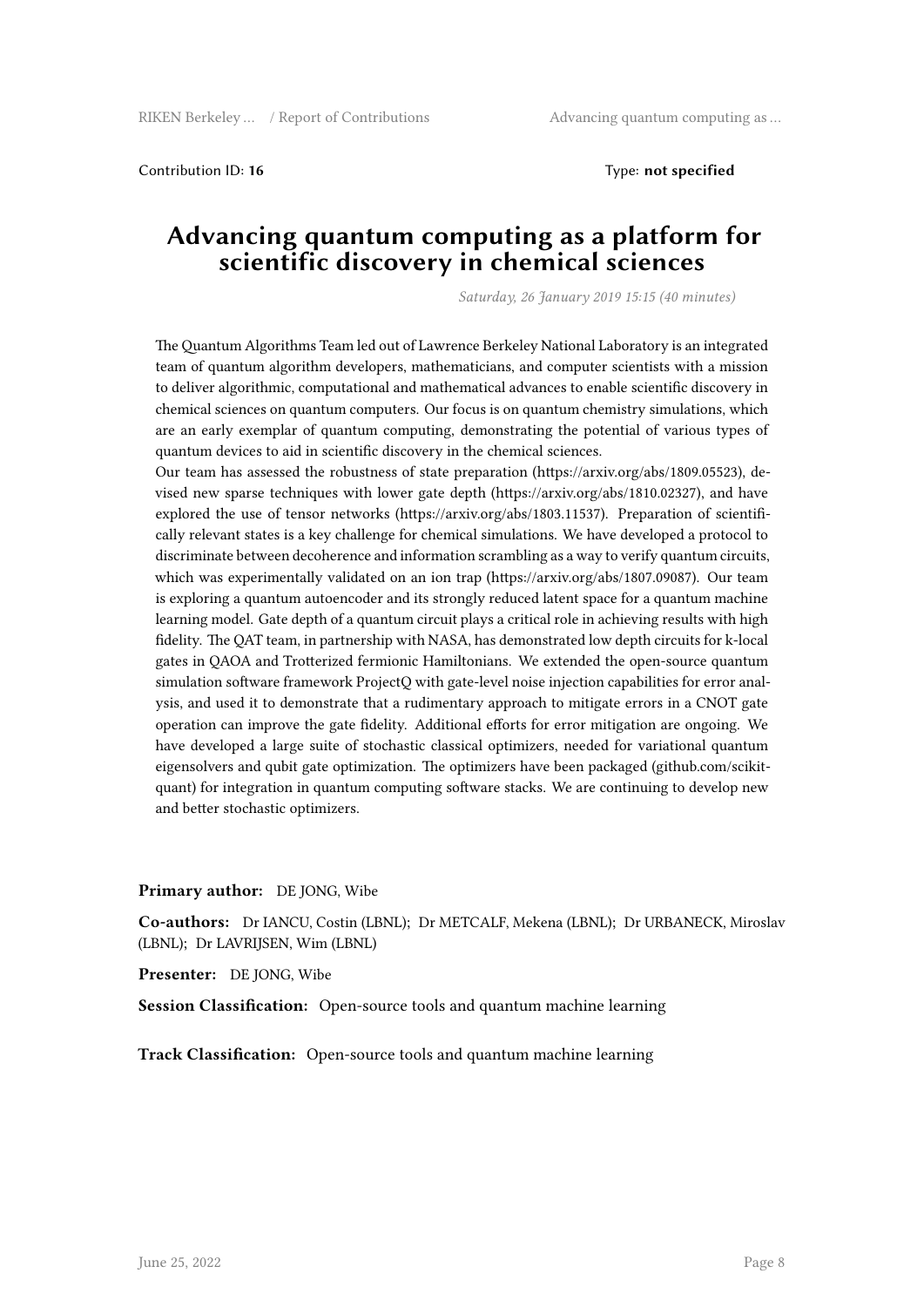Contribution ID: **17** Type: **not specified**

#### **Exploring a potential link between environmental radiation and excess quasiparticles in superconducting qubits**

*Tuesday, 29 January 2019 12:00 (25 minutes)*

Excess quasiparticles are universally observed to limit coherence times in superconducting qubits. It is hypothesized that natural radiation in the laboratory environment could be the cause. We will review the evidence for excess quasiparticles and explore our hypothesis that environmental radiation is the source of them. Plans for an imminent experiment to test the hypothesis by placing a series of radioactive sources in close proximity to qubit specimens will be presented.

**Primary author:** Dr VANDEVENDER, Brent (Pacific Northwest National Laboratory)

**Co-authors:** Prof. FORMAGGIO, Joe (Massachusetts Institute of Technology); Dr ORRELL, John (Pacific Northwest National Laboratory); Prof. OLIVER, Will (Massachusetts Institute of Technology and Lincoln Labs)

Presenter: Dr VANDEVENDER, Brent (Pacific Northwest National Laboratory)

**Session Classification:** Sensing IV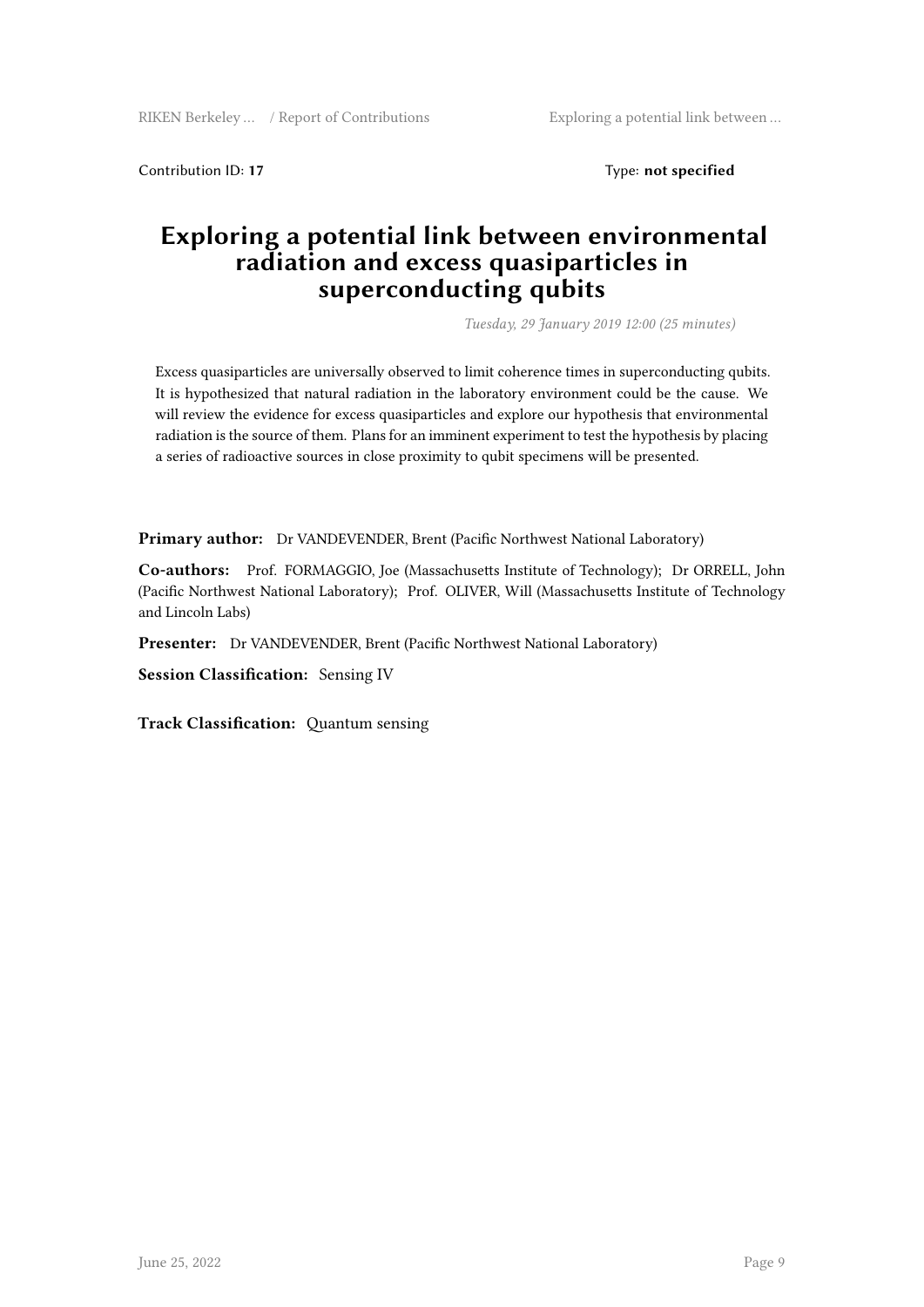Contribution ID: **19** Type: **not specified**

#### **Pear-Shaped Qubits: Quantum Computing with Dipolar Molecules**

*Monday, 28 January 2019 15:00 (25 minutes)*

Electrically neutral dipolar molecules prepared in the absolute ground state represent one of the newest additions to the quantum-information and simulation family tree. Prepared in the lowest rotational state  $(N = 0)$ , and in the absence of a polarizing electric field, neutral dipolar molecules lack a lab-frame electric dipole moment (EDM). However, admixing components of higher rotational states generates an EDM of order a Debye (for the bialkalis) which provides a route to controllable long-range interactions. It is the tunability of this interaction that makes these molecules an ideal candidate for qubits. Furthermore, using the same scheme one can add a long-range interaction term to the optical-lattice Hubbard Hamiltonian creating the opportunity to study dipolar exchange physics. One can also choose to polarize the molecules with a strong electric field in order to, for example, investigate quantum magnetism in the *XXZ*-Hamiltonian.

Bialkali molecules represent an excellent opportunity to apply state of the art techniques from the world of degenerate gasses to advance the field of quantum computation. I will discuss our current effort towards creating ground state bosonic Lithium-Rubidium molecules and present some technical challenges we think could benefit from collaboration with the LBL community.

**Primary author:** Dr ISAACS, Joshua (UC Berkeley)

**Co-authors:** Mr SMULL, Aaron (UC Berkeley); Prof. STAMPER-KURN, Dan (UC Berkeley, LBL); Ms FANG, Fang (UC Berkeley)

**Presenter:** Dr ISAACS, Joshua (UC Berkeley)

**Session Classification:** Architecture II

**Track Classification:** Qubit architectures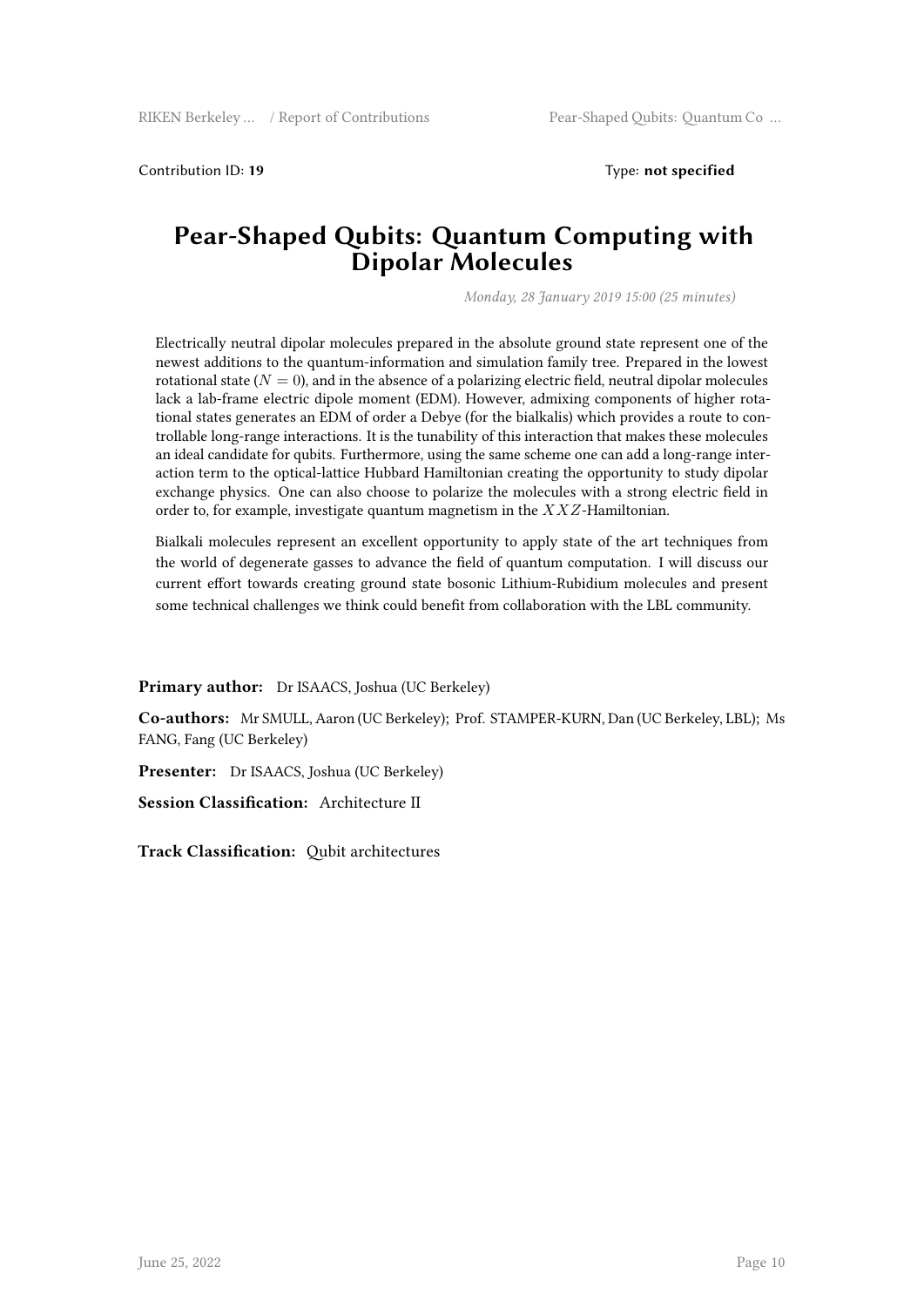Contribution ID: **20** Type: **not specified**

#### **A high-temperature silicon qubit and its quantum interference**

*Monday, 28 January 2019 12:10 (25 minutes)*

Spin qubits are attractive building blocks for quantum computers. Si is a promising host material for spin qubits since it could enable long coherence, high-density integration, and high compatibility with classical computers. Spin qubits have been implemented in Si using gate-defined quantum dots or shallow impurities. However, these qubits must be operated at temperatures <0.1 K, limiting the expansion of qubit technology. We used deep impurities in Si to achieve roomtemperature single-electron tunnelling and spin qubit operation at 5–10 K [1]. We employed tunnel field-effect transistors (TFETs) instead of conventional metal–oxide–semiconductor field-effect transistors and achieved strong confinement of the single quantum dots embraced in TFETs up to 0.3 eV. Furthermore, double-quantum-dot devices were operated as spin qubits, and read-out was realized using a spin blockade. These results will enable broadening of the range of spin qubit applications such as sensing, security, and quantum computing.

We also study quantum interference effects of a qubit whose energy levels are continuously modulated [2]. The qubit energy levels are modulated via its gate-voltage-dependent g-factors, with either rectangular, sinusoidal, or ramp radio-frequency waves. The energy-modulated qubit is probed by the electron spin resonance. Our results demonstrate the potential of spin qubit interferometry that is implemented in a Si device and is operated at a relatively high temperature

[1] K. Ono, T. Mori, S. Moriyama, High-Temperature Operation of Spin Qubits based on Silicon Tunnel Field-Effect Transistors, arXiv:1804.03364, Scientific reports, in print.

[2] K. Ono, S. N. Shevchenko, T. Mori, S. Moriyama, Franco Nori, Quantum interferometry with a high-temperature single-spin qubit, arXiv:1809.02326.

**Primary author:** Dr ONO, Keiji (RIKEN) **Presenter:** Dr ONO, Keiji (RIKEN) **Session Classification:** Architecture I

**Track Classification:** Qubit architectures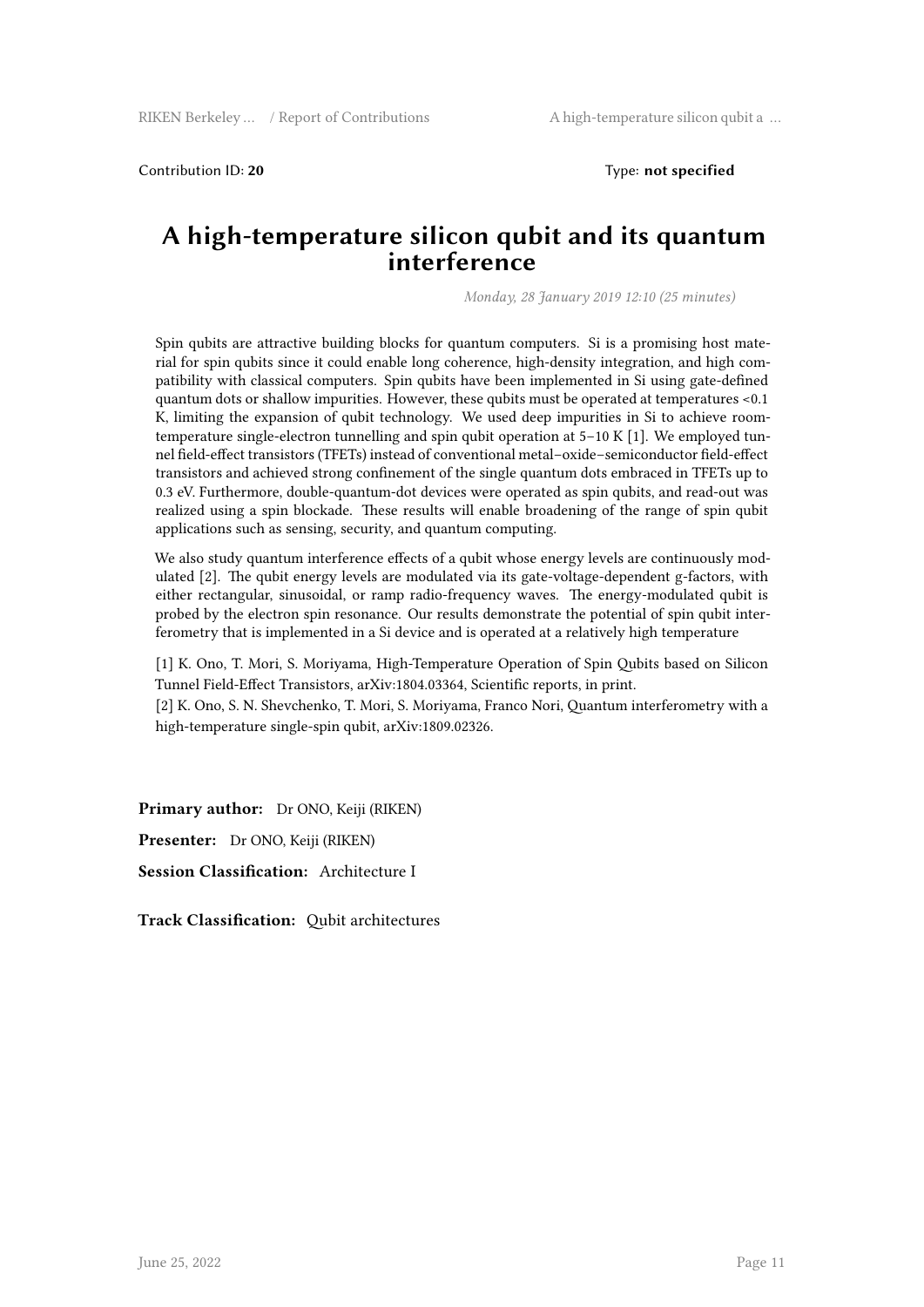Contribution ID: **21** Type: **not specified**

## **The dc SQUID as a Quantum Limited Amplifier**

*Monday, 28 January 2019 09:30 (40 minutes)*

The Josephson tunnel junction consists of two superconductors separated by a thin insulating barrier through which, at low electrical currents, Cooper pairs of electrons can tunnel without producing a voltage. When the applied current is increased above a value known as the critical current, however, a voltage is developed. The dc Superconducting QUantum Interference Device (SQUID) consists of two Josephson junctions connected in parallel on a superconducting loop. The SQUID is operated by passing a current through the two junctions. When an external magnetic field is applied to induce a magnetic flux in the loop, the critical current of the SQUID oscillates as a function of the flux with a period of one flux quantum, *h/2e*. Here, *h* is the Planck constant and *e* the electronic charge. With appropriate electronics one can detect changes in flux of a millionth of a flux quantum—or even less—in a bandwidth of 1 Hz. To make an amplifier one inductively couples the SQUID loop to a superconducting input circuit in series with an oscillating voltage source and appropriate circuitry, and detects the amplified voltage developed across the currentbiased SQUID. I discuss in detail the theory of intrinsic noise in the SQUID, which originates as Nyquist noise in the shunt resistor connected across each Josephson junction. The noise at the signal frequency arises from two components of noise generated in the shunt resistors: one at the signal frequency and the other at the much higher Josephson frequency *2eV/h*, where *V* is the bias voltage of the SQUID, mixed down to the signal frequency by the nonlinearity of the junctions. For a single junction with appropriate design parameters and bias current, I illustrate the second term with the direct observation of zero-point fluctuations. The theory of the noise temperature for a quantum-limited SQUID amplifier yields *hf/k* at signal frequency *f*, where *k* is the Boltzmann constant. Finally, I show results for a SQUID amplifier operating at 50 mK with a measured noise temperature close to the quantum limit.

**Primary author:** CLARKE, John (University of California, Berkeley)

**Presenter:** CLARKE, John (University of California, Berkeley)

**Session Classification:** Sensing II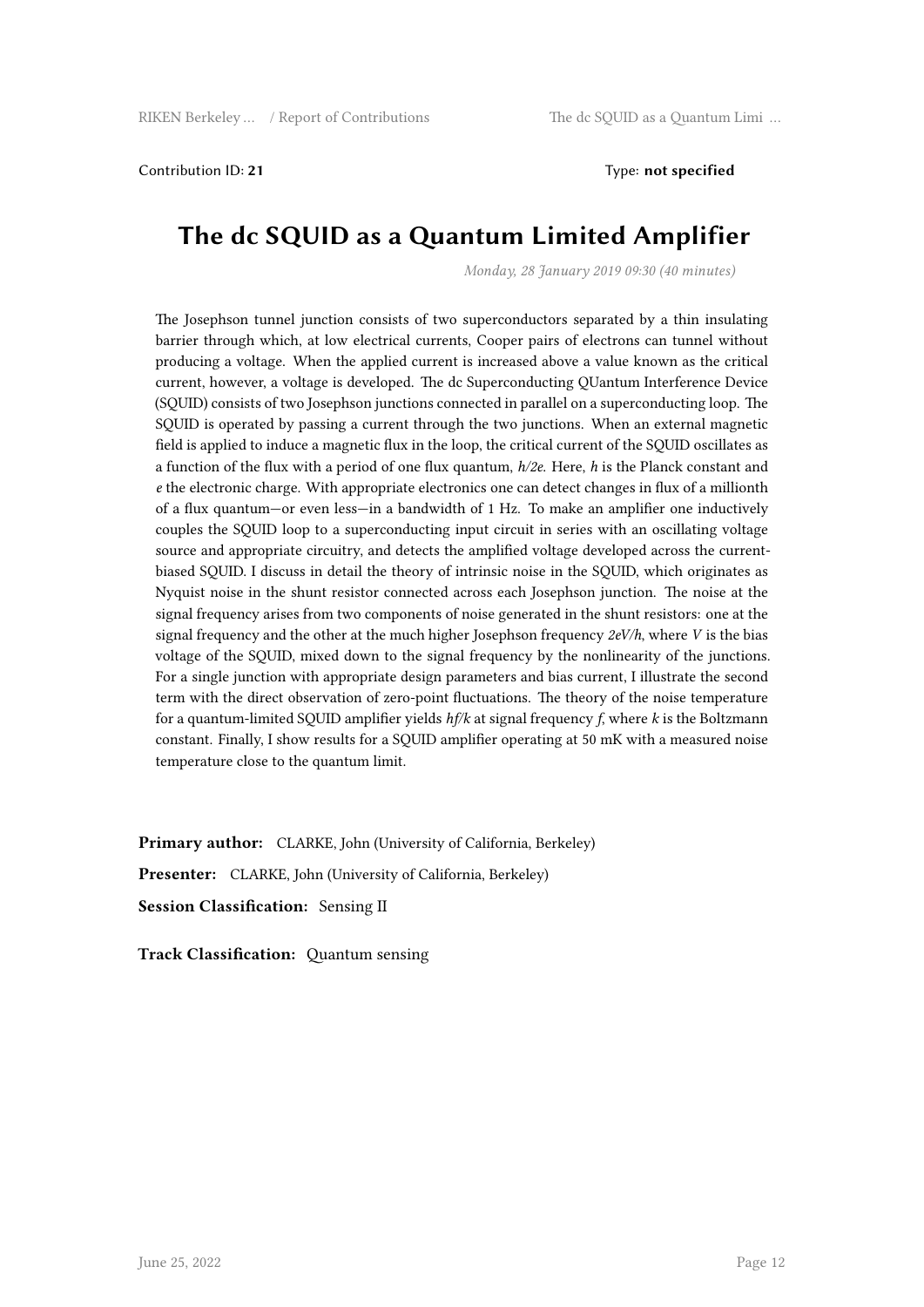Contribution ID: **22** Type: **not specified**

#### **Continuous Quantum Error Correction for Quantum Annealing enabled by measurement-based feedback**

*Sunday, 27 January 2019 11:30 (25 minutes)*

I shall present an approach to continuous error correction with application to error correction of quantum annealing. Our approach is based on use of weak measurements and quantum feedback, together with quantum error correcting codes. I shall present preliminary results using both error detecting and error correcting codes, and discuss the relative benefits of different paradigms of quantum encoding, e.g., via subspace and subsystem codes.

**Primary author:** Prof. WHALEY, K. Birgitta (UC Berkeley) **Presenter:** Prof. WHALEY, K. Birgitta (UC Berkeley) **Session Classification:** Quantum Enhanced Optimization II

**Track Classification:** Quantum enhanced optimization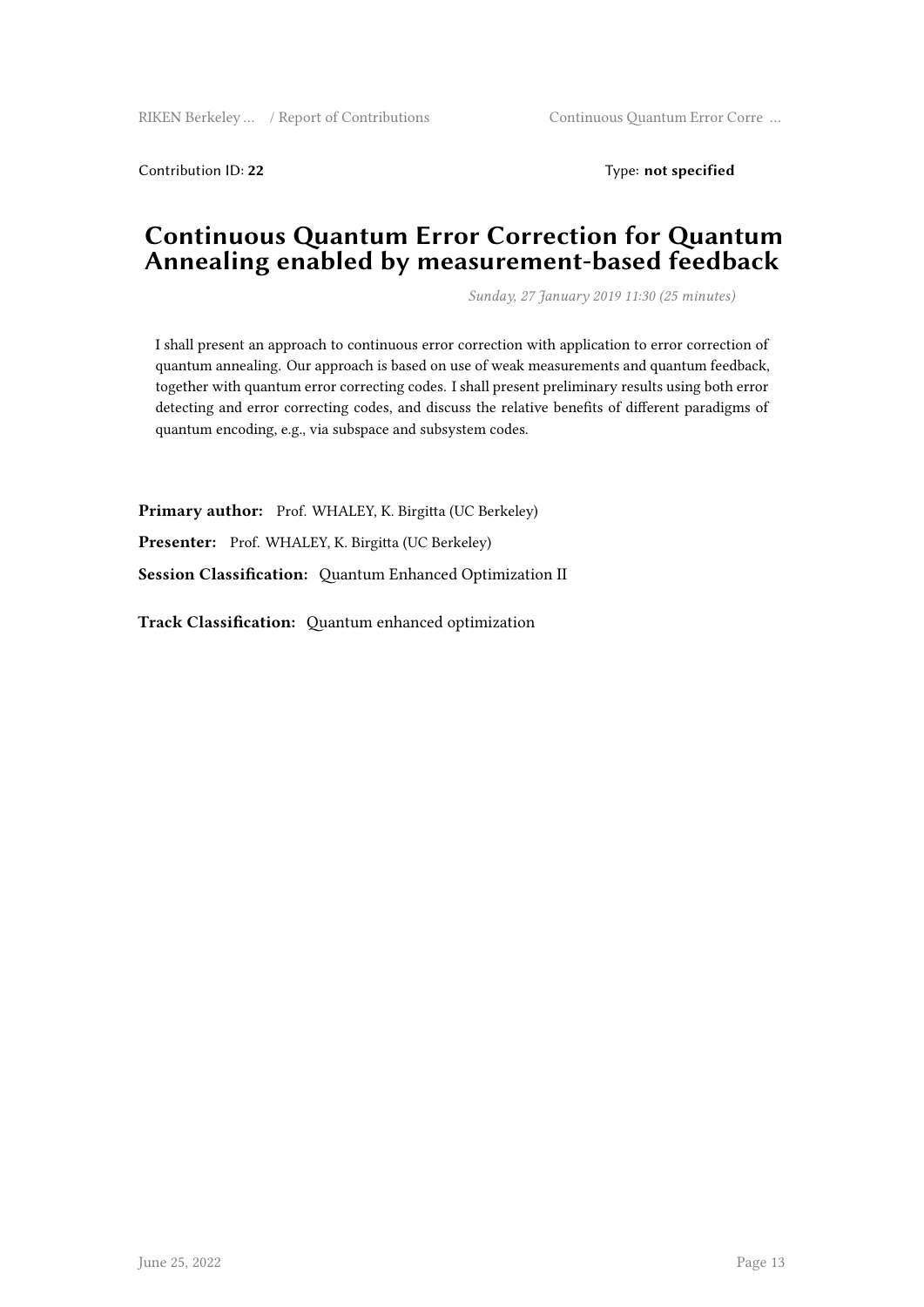Contribution ID: **23** Type: **not specified**

## **Light dark matter detection with superfluid helium**

*Tuesday, 29 January 2019 10:30 (25 minutes)*

We propose a new technology for dark matter direct detection, using superfluid helium as the target material. Superfluid helium has many merits as a detector target; these include good kinematic matching to low mass dark matter, feasibility for achieving good intrinsic radiopurity, multiple signals to enable radioavtive and instrumental background rejection, and its unique ability to be cooled down to milli-Kelvin temperatures while remaining a liquid. To measure the 16 eV prompt scintillation photons, we will submerge calorimetric photodetectors in the liquid, while rotons and phonons will be detected through the quantum evaporation of helium atoms off the liquid surface, into vacuum, and then their adsorption onto a calorimeter. The binding energy from helium adsorption to the calorimeter surface allows for the amplification of these quantum evaporation signals, allowing us to potentially reach recoil energy thresholds down to 1 meV. Taking into account the relevant backgrounds and the detector discrimination power, sensitivity projections show that a small detector (~100 g scale) can already explore new dark matter parameter space. I will discuss the technology and instrumentation underlying this proposal, as well as the R&D we are performing to advance this campaign.

**Primary author:** Prof. MCKINSEY, Daniel (UC Berkeley) **Presenter:** Prof. MCKINSEY, Daniel (UC Berkeley) **Session Classification:** Sensing III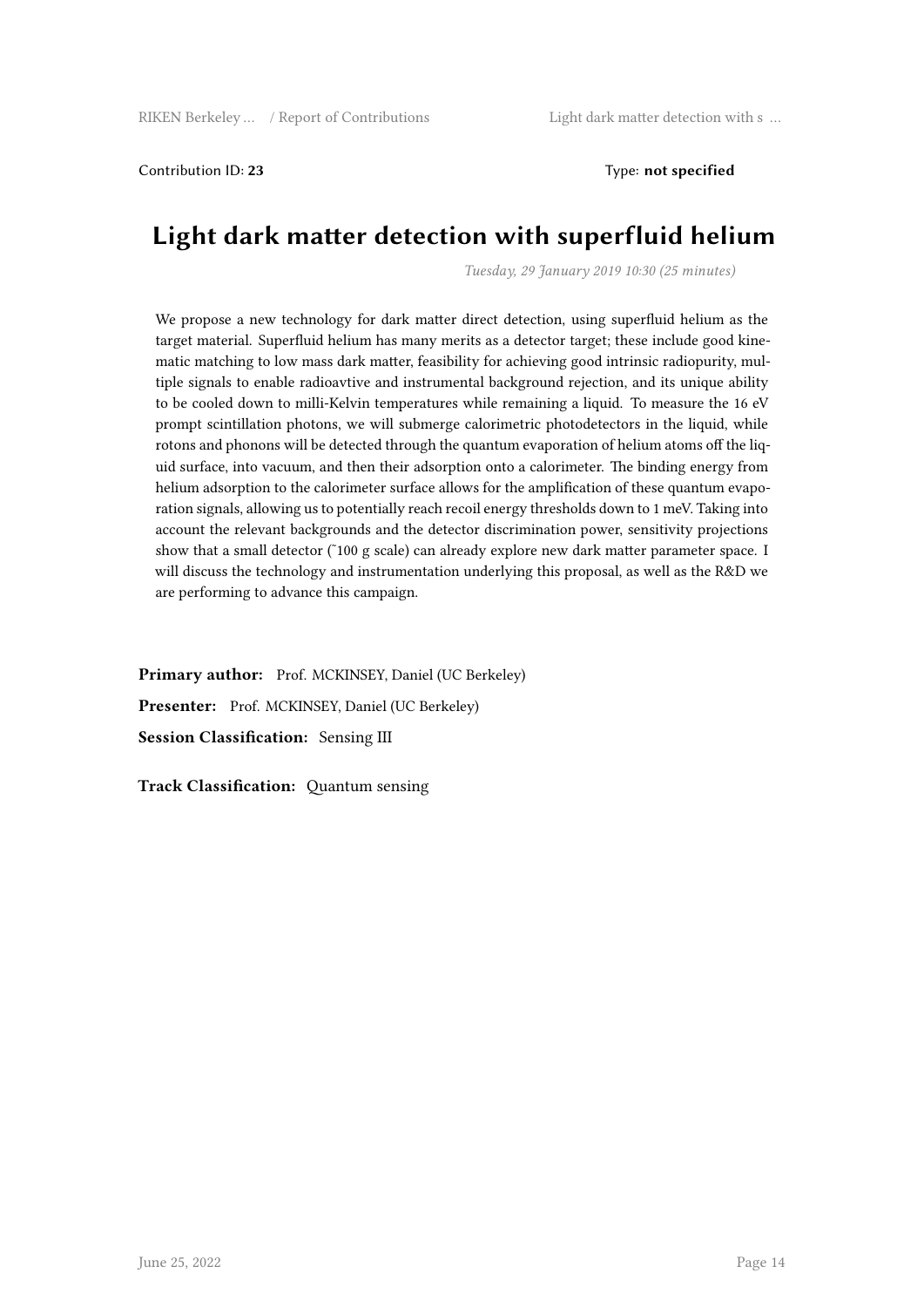Contribution ID: **24** Type: **not specified**

#### **Manipulation of electron waves and solid-state flying qubits**

*Monday, 28 January 2019 17:45 (25 minutes)*

Varieties of solid-state quantum bits have been investigated, among which the most prominent are superconducting quantum circuits and semiconductor quantum dots. All of them are defined as "localized" quantum two-level systems. Benefits of using such localized systems are isolation of qubits from their environment and potential ability to control individual qubits and inter-qubit coupling with high fidelity. On the other hand, it has been revealed that quantum error correction requires numerous physical qubits to construct a protected logic qubit. For localized systems, one needs hardware for all localized physical qubits being operated continuously to keep protection from errors. In contrast, delocalized quantum two-level systems offer a completely different architecture. In photonic qubits, qubits are created on-demand. The number of qubits is not determined by the hardware size. Manipulation of electron waves allows us to construct electrically tunable delocalized qubits in scalable solid-state systems, where qubits are created on-demand by short voltage pulses. Manipulation of electron waves can also be used to solve problems in condensed matter physics in terms of the quantum interference and phase measurement.

In this talk, we present our projects on manipulation of electron waves. We also apply it on the Kondo physics, demonstrating the most fundamental properties of the Kondo state, the pi/2 phase shift and spatial extension of a Kondo cloud.

**Primary author:** Dr YAMAMOTO, Michihisa (RIKEN Center for Emergent Matter Science) **Presenter:** Dr YAMAMOTO, Michihisa (RIKEN Center for Emergent Matter Science) **Session Classification:** Architecture III

**Track Classification:** Qubit architectures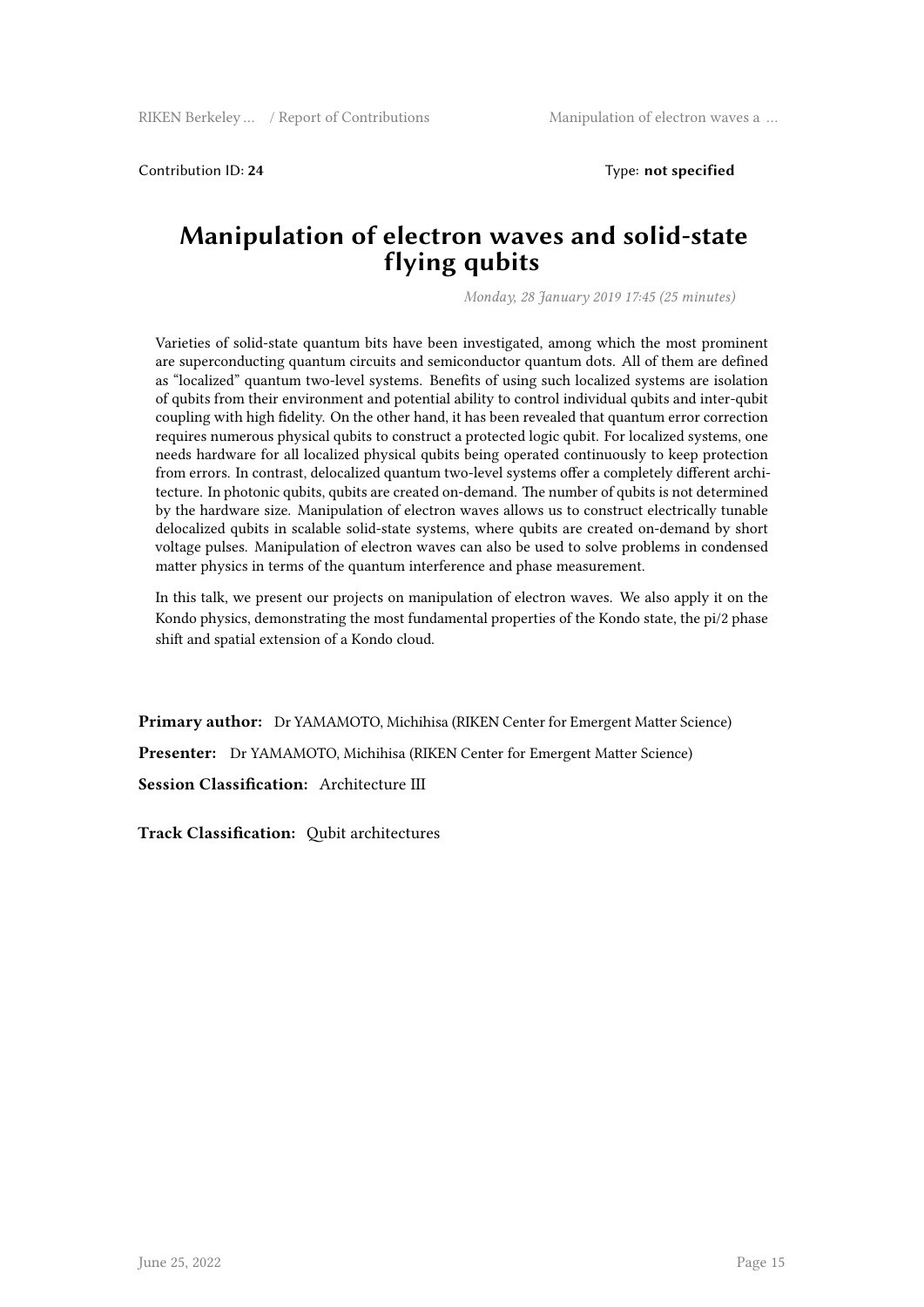Contribution ID: **25** Type: **not specified**

#### **Quantum annealing for polynomial systems of equations**

*Sunday, 27 January 2019 10:45 (10 minutes)*

Numerous fields require numerically solving a system of linear equations. For equations stemming from large, sparse matrices, this is classically done with iterative methods and judicious preconditioning. Convergence of such algorithms can be highly variable and depends in part, on the condition number of the matrix. With the arrival of quantum computing in the Noisy Intermediate-Scale Quantum era, we present a quantum annealing algorithm which directly solves systems of linear equations with favorable scaling with respect to condition number. The algorithm can also be extended to solve systems of polynomial equations. We discuss the theoretical framework for this method and perform experiments of the algorithm with a quantum annealer. Scaling with respect to matrix rank, condition number, and search precision is studied. Finally, we define an iterative annealing process and demonstrate its efficacy in solving a linear system to a tolerance of 10−8.

**Primary author:** Dr GAMBHIR, Arjun (Lawrence Livermore National Laboratory)

**Co-authors:** CHANG, Chia Cheng; Dr SOTA, Shigetoshi (RIKEN Center for Computational Science); Dr HUMBLE, Travis (Oak Ridge National Laboratory)

**Presenter:** Dr GAMBHIR, Arjun (Lawrence Livermore National Laboratory)

**Session Classification:** Quantum Enhanced Optimization I

**Track Classification:** Quantum enhanced optimization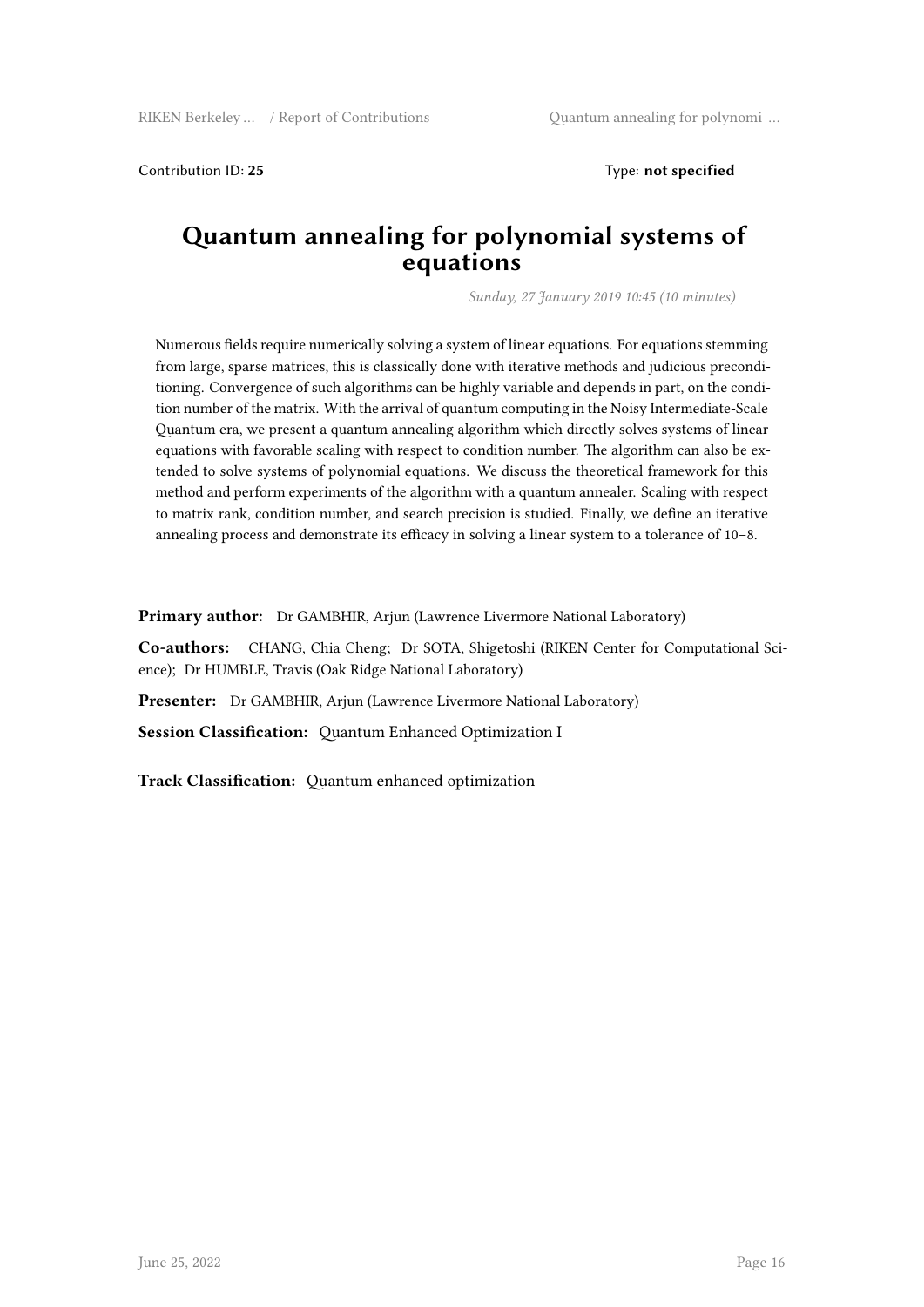Contribution ID: **26** Type: **not specified**

#### **Valley-Mechanical Coupling in a Monolayer Semiconductor**

*Sunday, 27 January 2019 15:30 (25 minutes)*

The interaction of macroscopic mechanical object with electron charge and spin plays a vital role in today's information technology and fundamental studies of the quantum-classical boundary. Recently emerged valleytronics encodes information to the valley degree-of-freedom and promises exciting applications in communication and computation. We realize valley-mechanical coupling in a monolayer MoS2 resonator and demonstrate transduction of valley information to the mechanical states. The valley and mechanical degrees-of-freedom are coupled through the magnetic moment of the valley carriers under a magnetic field gradient. We identify the valley-actuated mechanical motion by optical interferometry and attain a transduction confidence level near unity. Our experiment lays the foundation for a new class of valley-controlled mechanical devices and facilitates realization of hybrid quantum valley-mechanical systems.

**Primary authors:** Mr LI, Haokun (University of California, Berkeley); Dr FONG, King Yan (University of California, Berkeley)

**Co-author:** Prof. ZHANG, Xiang (University of California, Berkeley)

**Presenter:** Mr LI, Haokun (University of California, Berkeley)

**Session Classification:** Condensed Matter I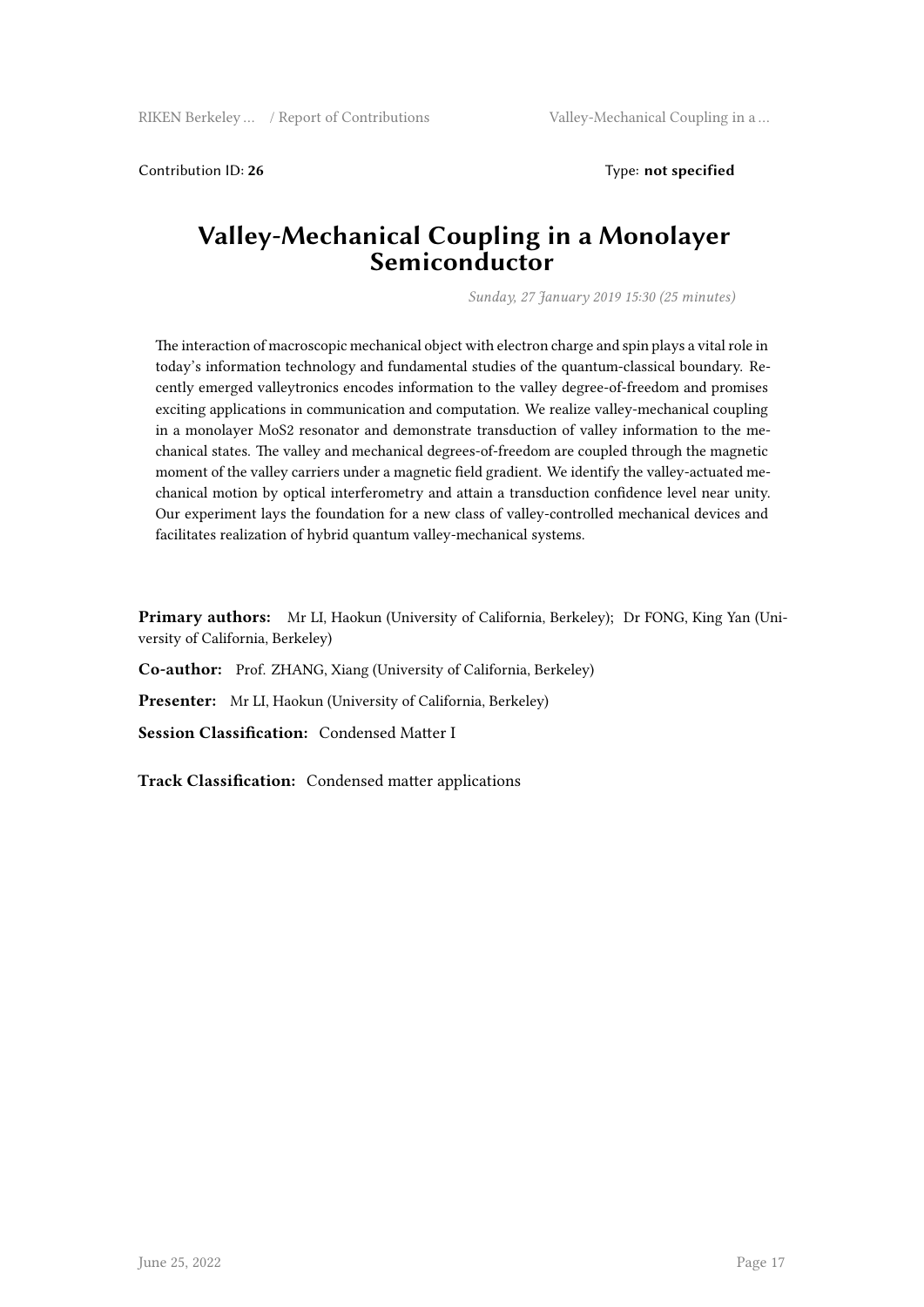Contribution ID: **27** Type: **not specified**

#### **Quantum circuit learning: a variational quantum algorithm for machine learning**

*Saturday, 26 January 2019 16:30 (25 minutes)*

We propose a classical-quantum hybrid algorithm for machine learning on near-term quantum processors, which we call quantum circuit learning. A quantum circuit driven by our framework learns to perform a given task by tuning parameters implemented on it. We also provide a way to obtain an analytical gradient of an expectation value of an observable for gradient-beased optimization of parameters. Theoretical investigation shows that a quantum circuit can approximate nonlinear functions, which is further confirmed by numerical simulations. Quantum circuits can provide feature maps that have not been accessible with classical approach. Hybridizing a lowdepth quantum circuit and a classical computer for machine learning.

Primary author: Mr MITARAI, Kosuke (Osaka University)

**Co-authors:** Dr FUJII, Keisuke (Kyoto University); Dr NEGORO, Makoto (Osaka University); Prof. KITAGAWA, Masahiro (Osaka University)

**Presenter:** Mr MITARAI, Kosuke (Osaka University)

**Session Classification:** Quantum machine learning and quantum sensing

**Track Classification:** Open-source tools and quantum machine learning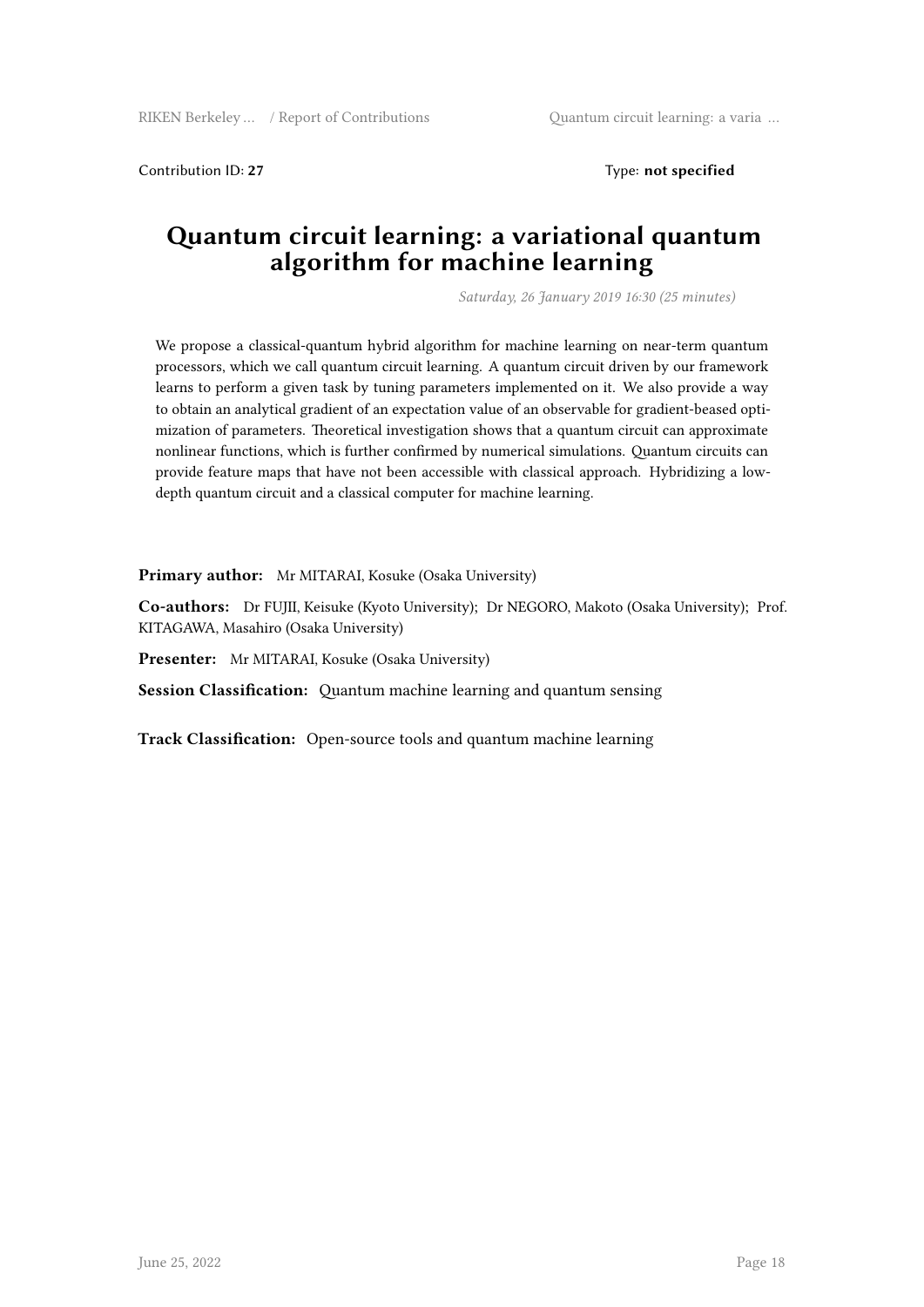Contribution ID: **28** Type: **not specified**

#### **Noise magnetometry with spin qubits: A window into fractionalization and anyonic statistics in magnetic insulators**

*Tuesday, 29 January 2019 15:30 (25 minutes)*

Two-dimensional magnetic insulators exhibit a plethora of competing ground states, such as ordered (anti)ferromagnets, quantum spin liquids characterized by topological order and anyonic excitations, and random singlet phases emerging in the presence of disorder and frustration. Single spin qubits, which interact directly with the low-energy spin-excitations of magnetic insulators, can be used as a diagnostic of magnetic ground states. Experimentally tunable parameters, such as qubit level splitting, sample temperature, and qubit-sample distance, can be used to measure spin correlations with energy and wavevector resolution. Such resolution can be exploited to distinguish between fractionalized excitations in spin liquids and spin waves in magnetically ordered states, or to detect anyonic statistics in systems with a finite energy gap.

**Primary author:** Mr CHATTERJEE, Shubhayu (UC Berkeley)

**Co-authors:** Prof. DEMLER, Eugene (Harvard University); Dr RODRIGUEZ-NIEVA, Joaquin (Harvard University)

**Presenter:** Mr CHATTERJEE, Shubhayu (UC Berkeley)

**Session Classification:** Sensing V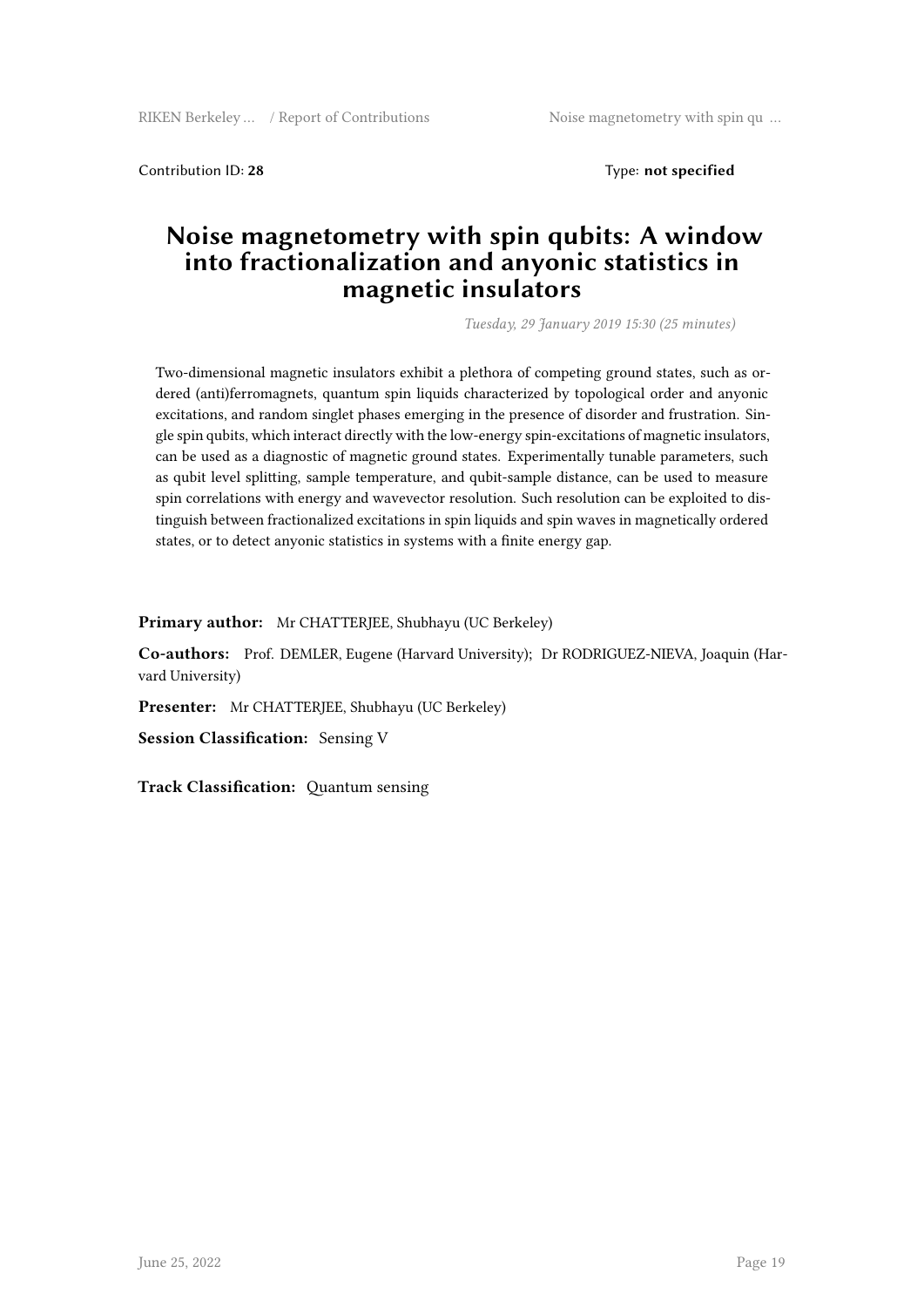Contribution ID: **29** Type: **not specified**

#### **Real-space renormalization group analysis of the frustrated Ising ladder in a transverse field**

*Sunday, 27 January 2019 12:30 (25 minutes)*

Studying phase transitions of the transverse-field Ising model is significant from the viewpoint of quantum annealing. Presence of a first-order phase transition is one of the most serious problems because it makes computation time of quantum annealing exponentially large as a function of the system size. We consider the frustrated Ising ladder in a transverse field, which is known to exhibit a first-order phase transition by means of numerical diagonalization. In this presentation, we study the phase transition of this model using the real-space renormalization group (RG) method to understand this transition more deeply. We propose an RG procedure in which a variational method is used after block partition of the ladder to find a low-energy space. Calculating the solution to the RG equation, we find a critical point not far from the value obtained by the numerical diagonalization. In addition, we show that the scaling exponent of the longitudinal field on the bottom row of the ladder is equal to one, the dimension of the system. This indicates that the phase transition is of first order. As a future work, it may be possible to study the system with transverse interactions or inhomogeneous transverse field in order to investigate whether the first-order phase transition can be avoided.

**Primary author:** Mr TAKADA, Kabuki (Tokyo Institute of Technology)

**Co-authors:** Prof. LIDAR, Daniel (University of Southern California); Prof. NISHIMORI, Hidetoshi (Tokyo Institute of Technology)

**Presenter:** Mr TAKADA, Kabuki (Tokyo Institute of Technology)

**Session Classification:** Quantum Enhanced Optimization II

**Track Classification:** Quantum enhanced optimization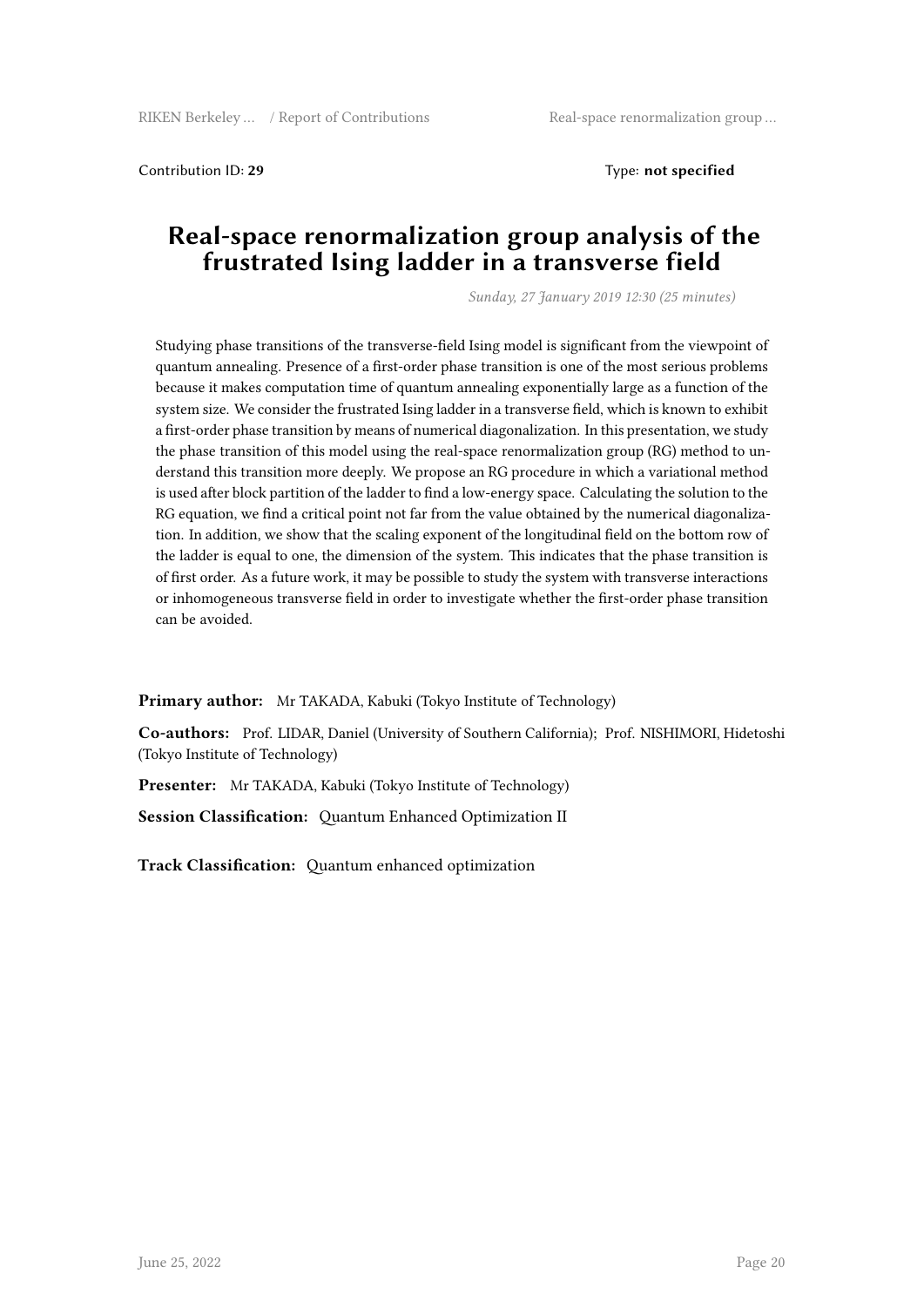Contribution ID: **30** Type: **not specified**

#### **Quantum Amplifiers for the Axion Dark Matter Experiment (ADMX)**

*Monday, 28 January 2019 10:35 (25 minutes)*

One of the most interesting problems in physics and cosmology today is what makes up dark matter. The QCD axion is a well motivated candidate and is predicted to be very light (*µ*eV mass) and very cold, meaning it would interact more like a radio wave then an ionizing particle. The Axion Dark Matter Experiment (ADMX) uses the "haloscope technique" to search for axions resonantly converting to detectable photons in a microwave cavity immersed in a strong magnetic field. The critical components for enabling an efficient search for dark matter axions are near quantum limited superconducting amplifiers. Here I will describe the implementation in ADMX of both a Microstrip SQUID amplifiers (MSA) and a Josephson Parameteric Amplifiers (JPAs), both of which were developed at UC Berkeley. These quantum amplifiers enable ADMX to cover the entire range of potential axion couplings for the first time. I will also discuss the potential to use single-photon counting to enable higher frequency axion searches where the standard-quantum limit may become the limiting factor.

**Primary author:** Dr CAROSI, Gianpaolo (Lawrence Livermore Natl Lab) **Presenter:** Dr CAROSI, Gianpaolo (Lawrence Livermore Natl Lab) **Session Classification:** Sensing II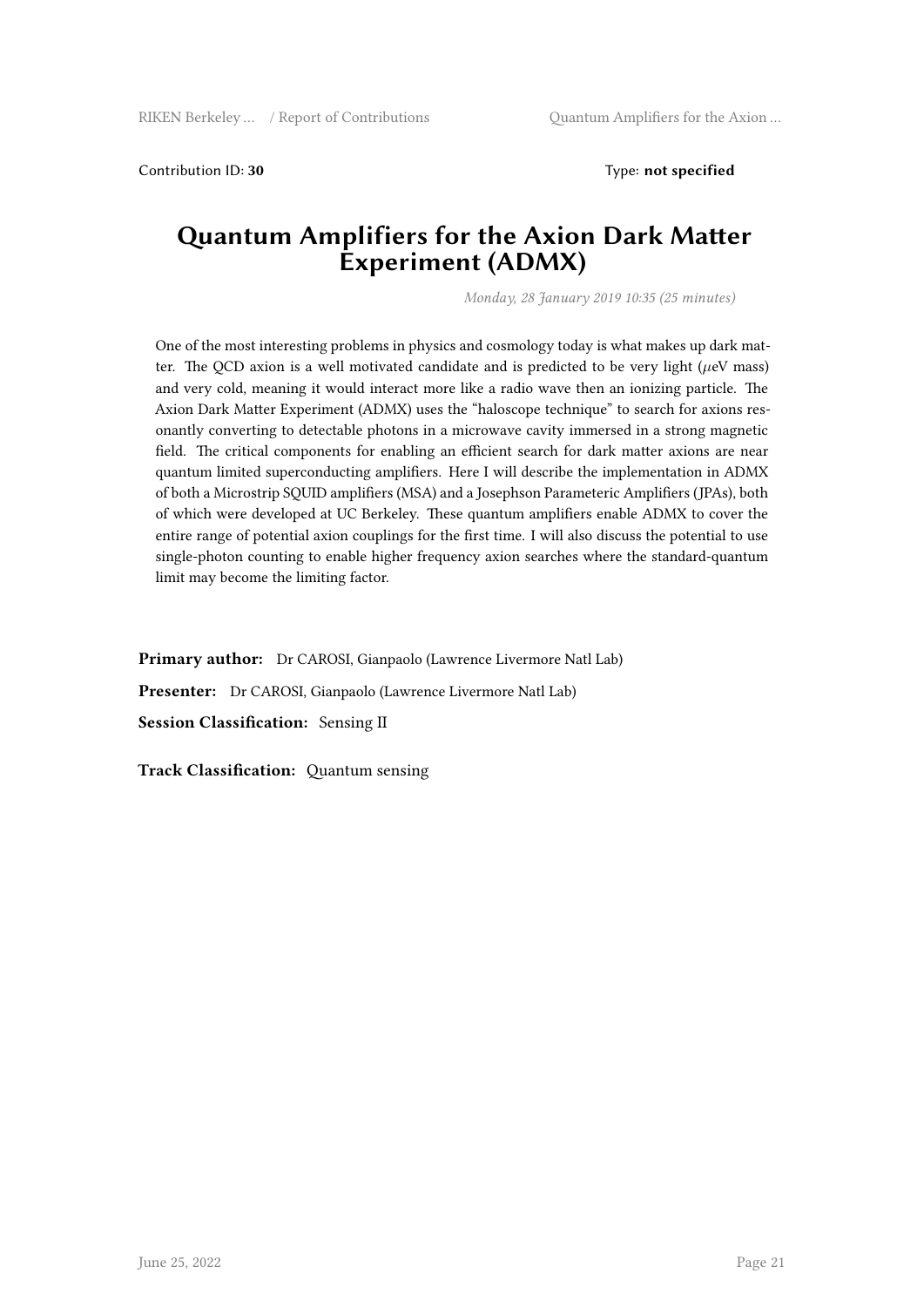Contribution ID: **31** Type: **not specified**

#### **Quantum simulation with ultracold atoms in optical lattices**

*Monday, 28 January 2019 17:15 (25 minutes)*

Ultracold atoms, which are gaseous atoms cooled to the quantum regime by laser cooling and evaporative cooling, provide ideal platforms to study many-body quantum systems. Especially, such atoms loaded into in periodic potential (optical lattice) created by laser beams can be used to "simulate" fundamental condensed-matter models, such as the Hubbard model or the Heisenberg spin model. In this talk I explain ultracold atoms in optical lattices as a quantum simulator. I also report recent activities of our experiments with bosonic Rb atoms towards quantum simulation.

**Primary author:** Dr FUKUHARA, Takeshi (RIKEN CEMS) **Presenter:** Dr FUKUHARA, Takeshi (RIKEN CEMS) **Session Classification:** Architecture III

**Track Classification:** Qubit architectures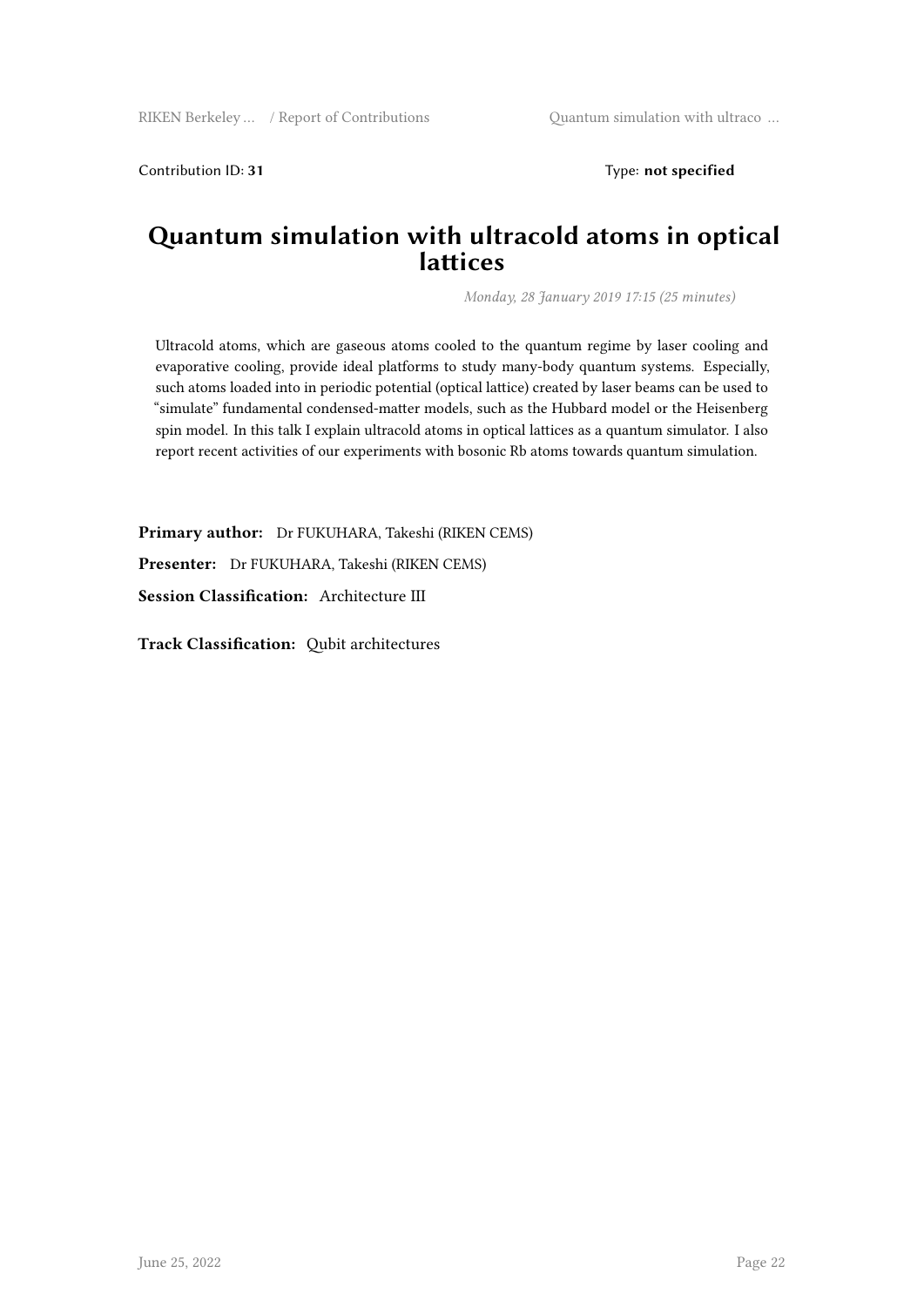Contribution ID: **32** Type: **not specified**

## **Materials design for dark matter detection**

*Tuesday, 29 January 2019 10:00 (25 minutes)*

The direct detection of light dark matter (DM) relies on harnessing low-threshold events in target materials. Here I will discuss two proposals for the direct detection of light DM; Dirac materials and polar semiconductors. Using first-principles methods, we calculate the material-specific matrix elements, and show that DM scattering in an anisotropic crystal has a strong directional dependence. We find that both Dirac electron and phonon-based detectors have comparable or greater sensitivity to sub-MeV dark matter scattering and sub-eV dark matter absorption than other current proposals.

**Primary author:** Dr GRIFFIN, Sinéad (Lawrence Berkeley National Laboratory)

**Co-authors:** ZUREK, Kathryn; KNAPEN, Simon (IAS Princeton); LIN, Tongyan (UCSD); KAHN, Yoni (University of Chicago)

**Presenter:** Dr GRIFFIN, Sinéad (Lawrence Berkeley National Laboratory)

**Session Classification:** Sensing III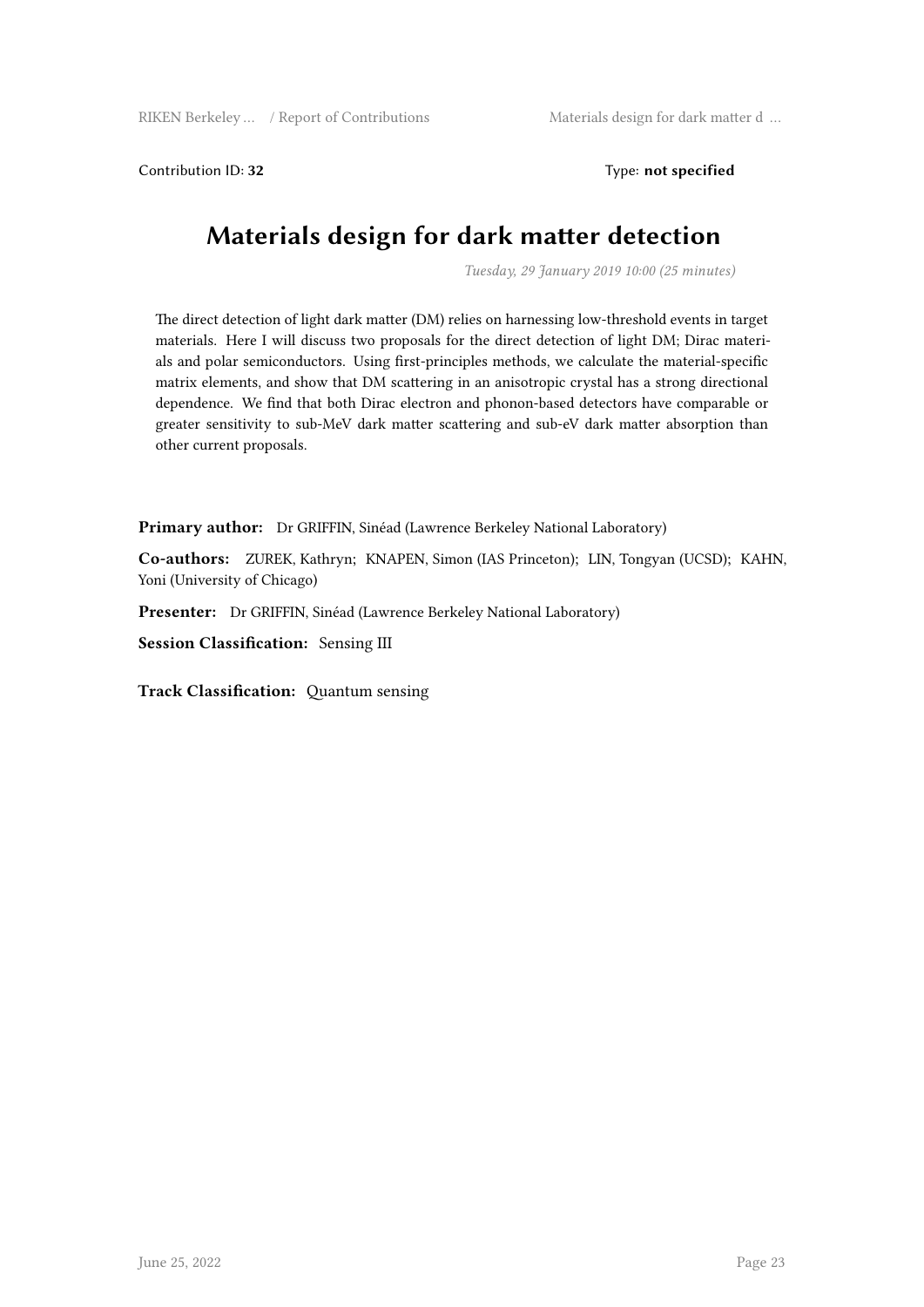Contribution ID: **33** Type: **not specified**

#### **SQUID based frequency multiplexing readout and commercial fabrication for superconducting sensors**

*Monday, 28 January 2019 10:10 (25 minutes)*

Transition edge sensors (TES) are work horses of physics experiments. In pursuit for more sensitivity, experiments such as Cosmic Microwave Background (CMB) polarimetry experiments and neutrino-less double beta decay experiments are increasing number of sensors. As TES operate at sub-Kelvin temperature, highly multiplexed, low-noise and low power dissipation multiplex readout technique is a key for successful operation. CMB experiments have been implementing frequency multiplexing (fmux) readout scheme. The current deployed fmux system readout up to 68 TES bolometers per single SQUID amplifier.

I will describe on-going development to improve fmux system for future experiments that goes beyond CMB experiments. We have designed and fabricated custom SQUID amplifier with STAR Cryoelectronics that has low input impedance, low power dissipation and high transimpedance. Using this amplifier, we are exploring new fmux readout configuration to further lower readout noise contribution, increase multiplexing factor and simply sub-Kelvin integration. We have been testing readout system while coupling them to TES bolometers fabricated by HYPRES, a commercial foundry. I will describe how these development will enable future CMB experiment and possibly neutrino-less double beta decay experiment and light Dark Matter experiments.

I will also share experience with commercial foundry to fabricate superconducting devices as these maybe attractive way to develop devices for future QIS devices.

**Primary author:** Dr SUZUKI, Aritoki (Lawrence Berkeley National Lab)

**Presenter:** Dr SUZUKI, Aritoki (Lawrence Berkeley National Lab)

**Session Classification:** Sensing II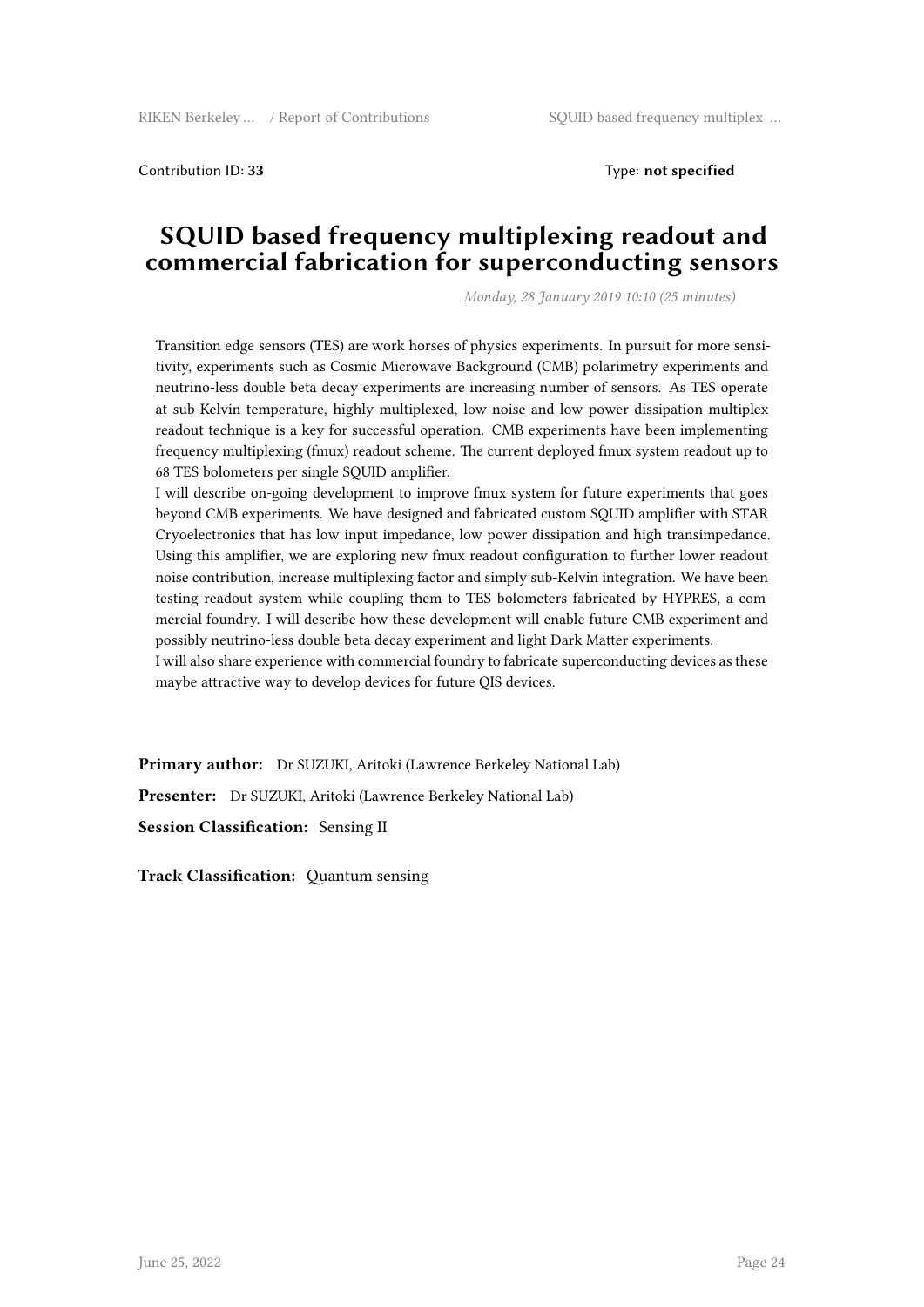Contribution ID: **34** Type: **not specified**

#### **Performance enhancement of quantum annealing by non-traditional quantum driving**

*Sunday, 27 January 2019 09:30 (40 minutes)*

After an introduction and an overview of quantum annealing, I describe recent developments in non-traditional protocols to control quantum effects for enhanced performance: (i) non-stoquastic drivers [1], (ii) spatially inhomogeneous driving of the field [2], and (iii) reverse annealing [3]. I will show explicit examples in which first-order quantum phase transitions can be avoided by these methods, implying an exponential speedup in comparison with the traditional simple transversefield driving.

[1] Y. Seki and H. Nishimori, Phys. Rev. E 85, 05112 (2012), J. Phys. A48, 335301 (2015), B. Seoane and H. Nishimori, J. Phys. A45, 435301 (2012), H. Nishimori and K. Takada, Frontiers in ICT, 4, 2 (2017), M. Ohkuwa and H. Nishimori, J. Phys. Soc. Jpn. 86, 114004 (2017). Y. Susa, J.F. Jadebeck and H. Nishimori, Phys. Rev. A 95, 042321 (2017).

[2] Y. Susa, Y. Yamashiro, M. Yamamoto and H. Nishimori, J. Phys. Soc. Jpn. 87, 023022 (2018), Susa, Y. Yamashiro, M. Yamamoto, I. Hen, D.A. Lidar and H. Nishimori, Phys. Rev. A 98, 042326 (2018)

[3] M. Ohkuwa, H. Nishimori, and D.A. Lidar, Phys. Rev. A 98, 022314 (2018).

**Primary author:** Prof. NISHIMORI, Hidetoshi (Tokyo Institute of Technology)

Presenter: Prof. NISHIMORI, Hidetoshi (Tokyo Institute of Technology)

**Session Classification:** Quantum Enhanced Optimization I

**Track Classification:** Quantum enhanced optimization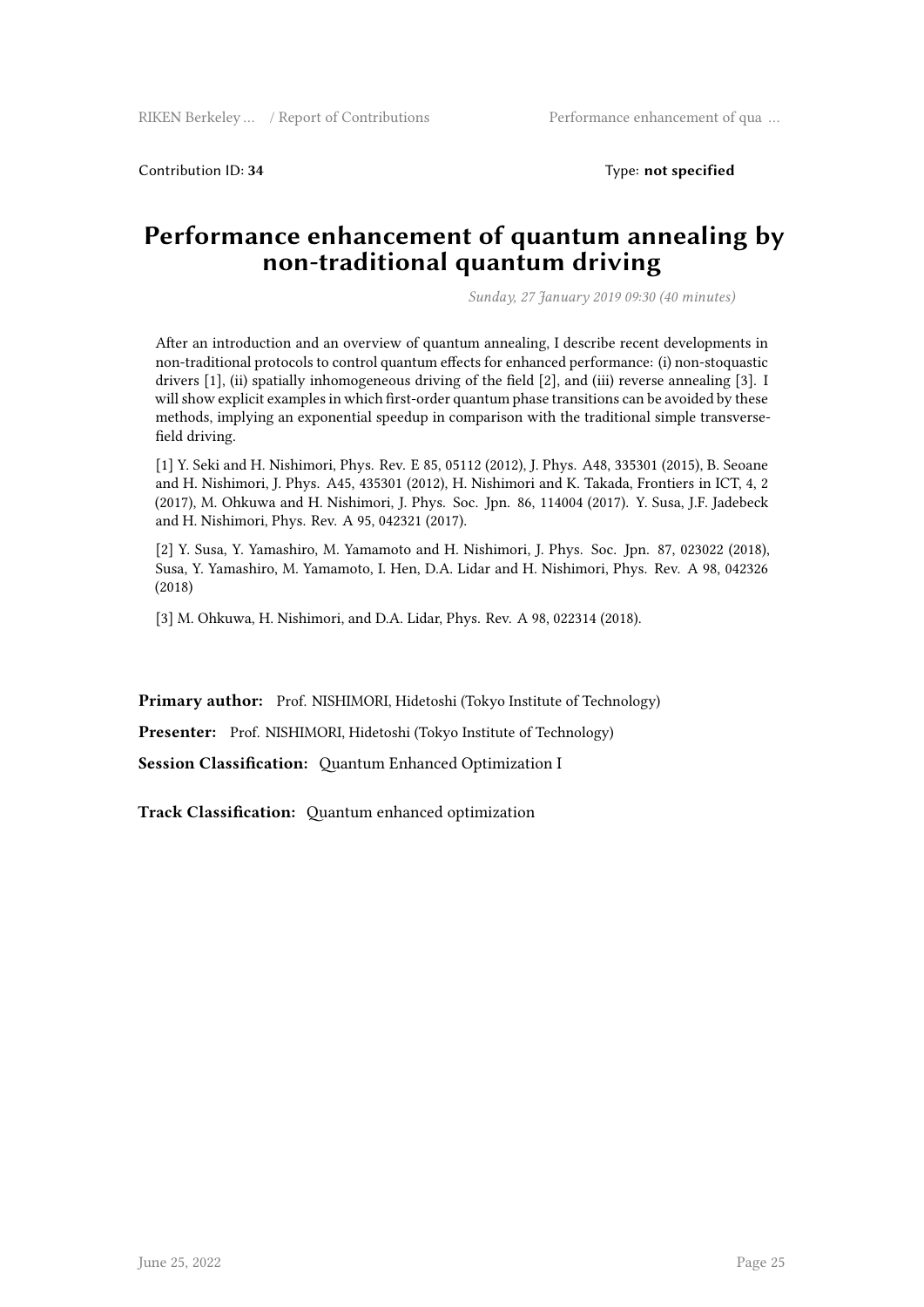Contribution ID: **35** Type: **not specified**

#### **Quantum Algorithmic Breakeven: on scaling up with noisy qubits**

*Sunday, 27 January 2019 12:00 (25 minutes)*

As quantum computing proceeds from perfecting physical qubits towards testing logical qubits and small scale algorithms, an urgent question being confronted is how to decide that critical milestones and thresholds have been reached. Typical criteria are gates exceeding the accuracy threshold for fault tolerance, logical qubits with higher coherence than the constituent physical qubits, and logical gates with higher fidelity than the constituent physical gates. In this talk I will argue in favor of a different criterion I call "quantum algorithmic breakeven", which focuses on demonstrating an algorithmic scaling improvement in an error-corrected setting over the uncorrected setting. I will present evidence that current experiments with commercial quantum annealers have already crossed this threshold. Time permitting, I will also discuss our latest evidence for a scaling advantage for a quantum annealer over simulated annealing with such devices. The lessons we have learned from experimenting with commercial devices with many noisy qubits will hopefully inform other approaches to quantum computing.

**Primary author:** Prof. LIDAR, Daniel (USC) **Presenter:** Prof. LIDAR, Daniel (USC) **Session Classification:** Quantum Enhanced Optimization II

**Track Classification:** Quantum enhanced optimization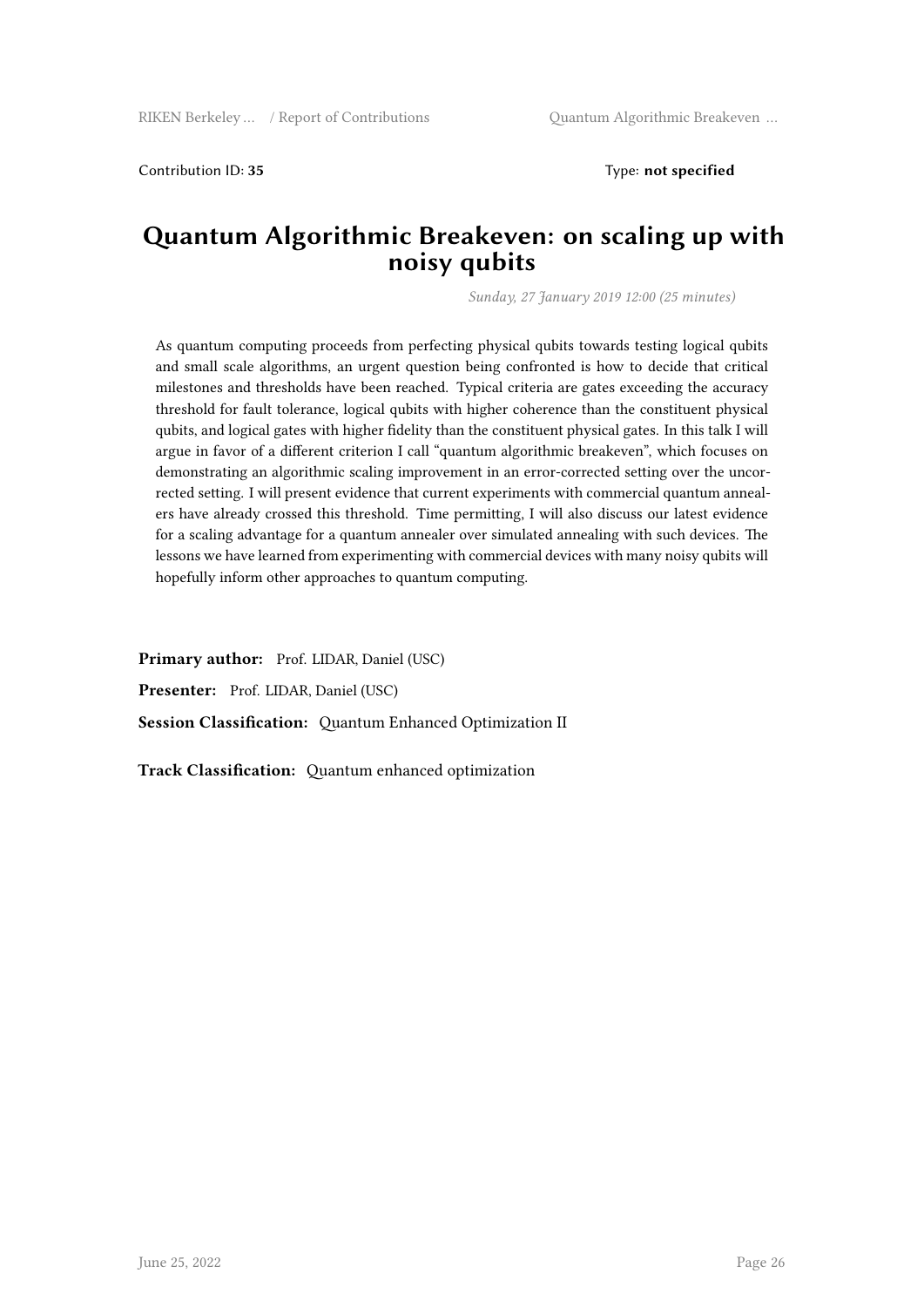Contribution ID: **36** Type: **not specified**

#### **Si platform for fault tolerant spin-based quantum computation with quantum dots**

*Monday, 28 January 2019 11:30 (40 minutes)*

To date basic techniques of implementing spin-based quantum computing have been developed using quantum dots, including single and two-qubit gates, initialization and readout. But improving the operation fidelity as well as increasing the qubit number is still a challenge in realizing fault-tolerant quantum computing. We have developed a fast gating technique for Si quantum dots to operate the qubits with high fidelity. I will first talk about our approach to improve the gate fidelity for single and two qubit gates and discuss the limiting factor of the fidelity. I will then review the current research and development to scale up the qubit system.

**Primary author:** Prof. TARUCHA, Seigo (RIKEN CEMS / University of Tokyo) **Presenter:** Prof. TARUCHA, Seigo (RIKEN CEMS / University of Tokyo) **Session Classification:** Architecture I

**Track Classification:** Qubit architectures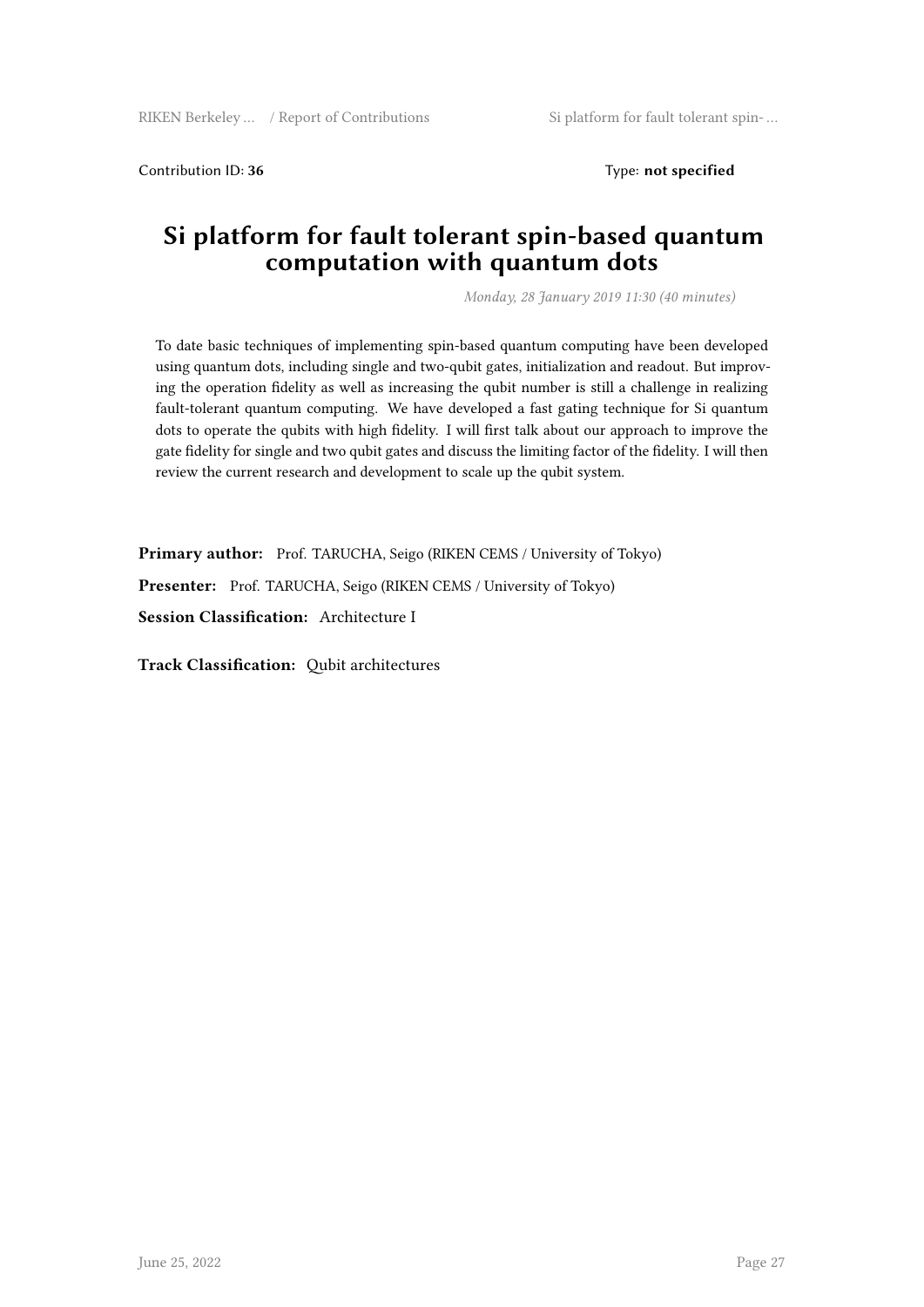Contribution ID: **37** Type: **not specified**

#### **Engineering topological states of exciton-polaritons with Non-Hermitian potentials**

*Sunday, 27 January 2019 16:30 (25 minutes)*

Emerging research in topological photonic systems promises new ways to control light flow without dissipation and the possibility of creating new functional photonic devices exploiting topology. Creating topological states in the microcavity exciton-polariton system would represent a topological photonic platform where interactions might further be used to control strongly-correlated topological states of matter.

We explore the possibility of creating topological states in exciton-polaritons by the use of non-Hermitian, or engineered 'complex' potentials. Specifically, I will describe our fabrication efforts using 'proton-enhanced interdiffusion' to spatially modulate independently the exciton and photon components of the polariton, creating landscapes not only of energy, but also polariton lifetime. We theoretically study the spontaneous emergence of time-reversal symmetry breaking and vortical flow in these complex potentials. Here, the handedness is controlled by the imaginary potential energy terms, and may be used as an element in larger 'topological complex lattices'.

**Primary author:** Dr FRASER, Michael (RIKEN CEMS / JST PRESTO) **Presenter:** Dr FRASER, Michael (RIKEN CEMS / JST PRESTO) **Session Classification:** Condensed Matter II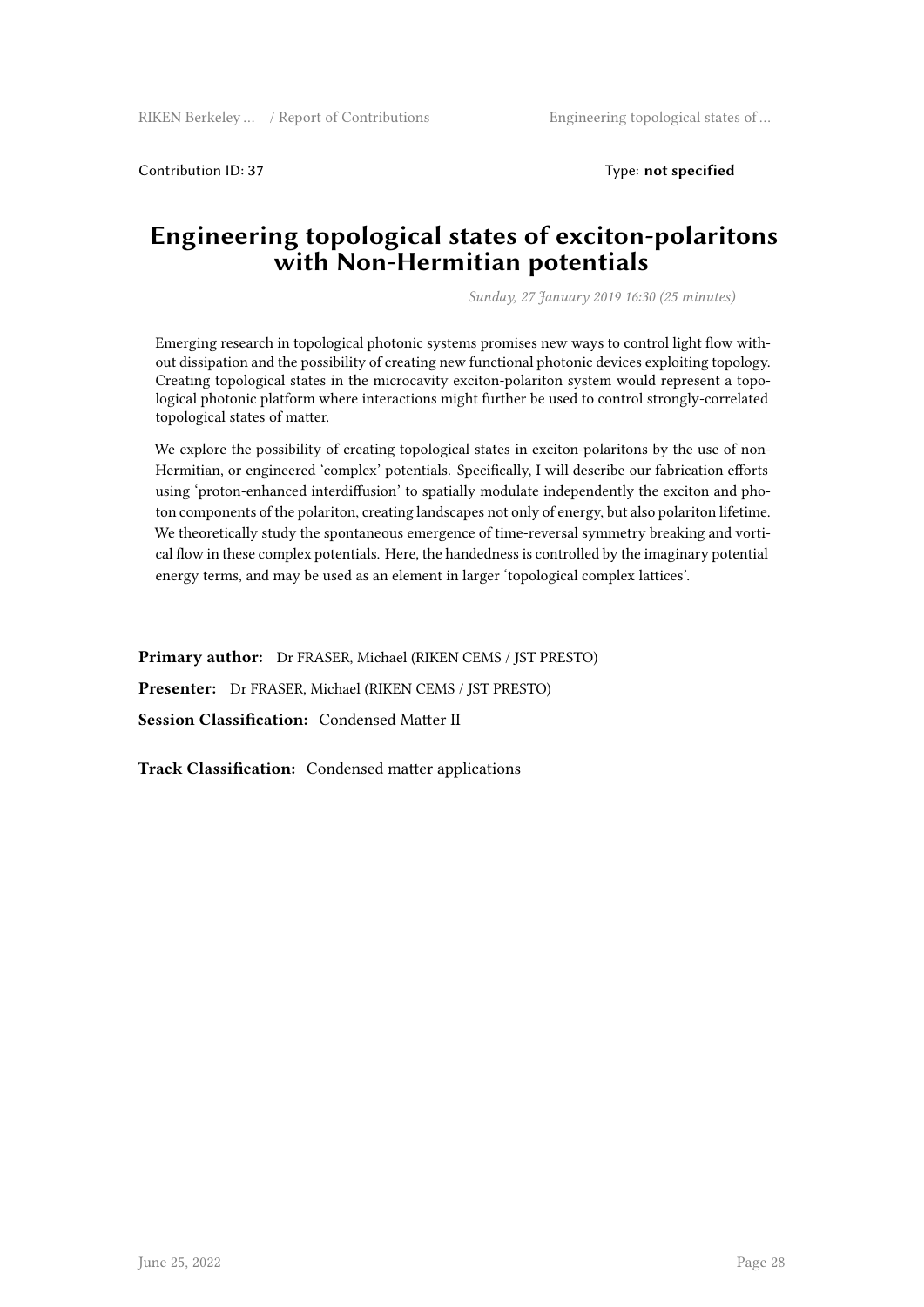Contribution ID: **38** Type: **not specified**

#### **Characterization of magnetic structures using (coherent) x-rays**

*Sunday, 27 January 2019 14:30 (25 minutes)*

I will lead in by giving a brief overview over the Advanced Light Source and over techniques that may be of interest to the QIS and in particular the quantum materials community. I will then discuss two examples: Photoemission Electrion Microscopy (PEEM), which was used to study the ground state and thermal dynamics of artificial spin ice systems and soft x-ray interferometry, which we used to determine material properties in a prototypical Young's double slit experiment. The systems are classical in nature but the discussed techniques could be of interest to this community as well. I will in particular concentrate on the opportunities provided by the high coherent x-ray flux provided by next generation, diffraction-limited storage rings. e.g., ALS-U.

**Primary author:** SCHOLL, Andreas (Lawrence Berkeley Lab)

**Presenter:** SCHOLL, Andreas (Lawrence Berkeley Lab)

**Session Classification:** Condensed Matter I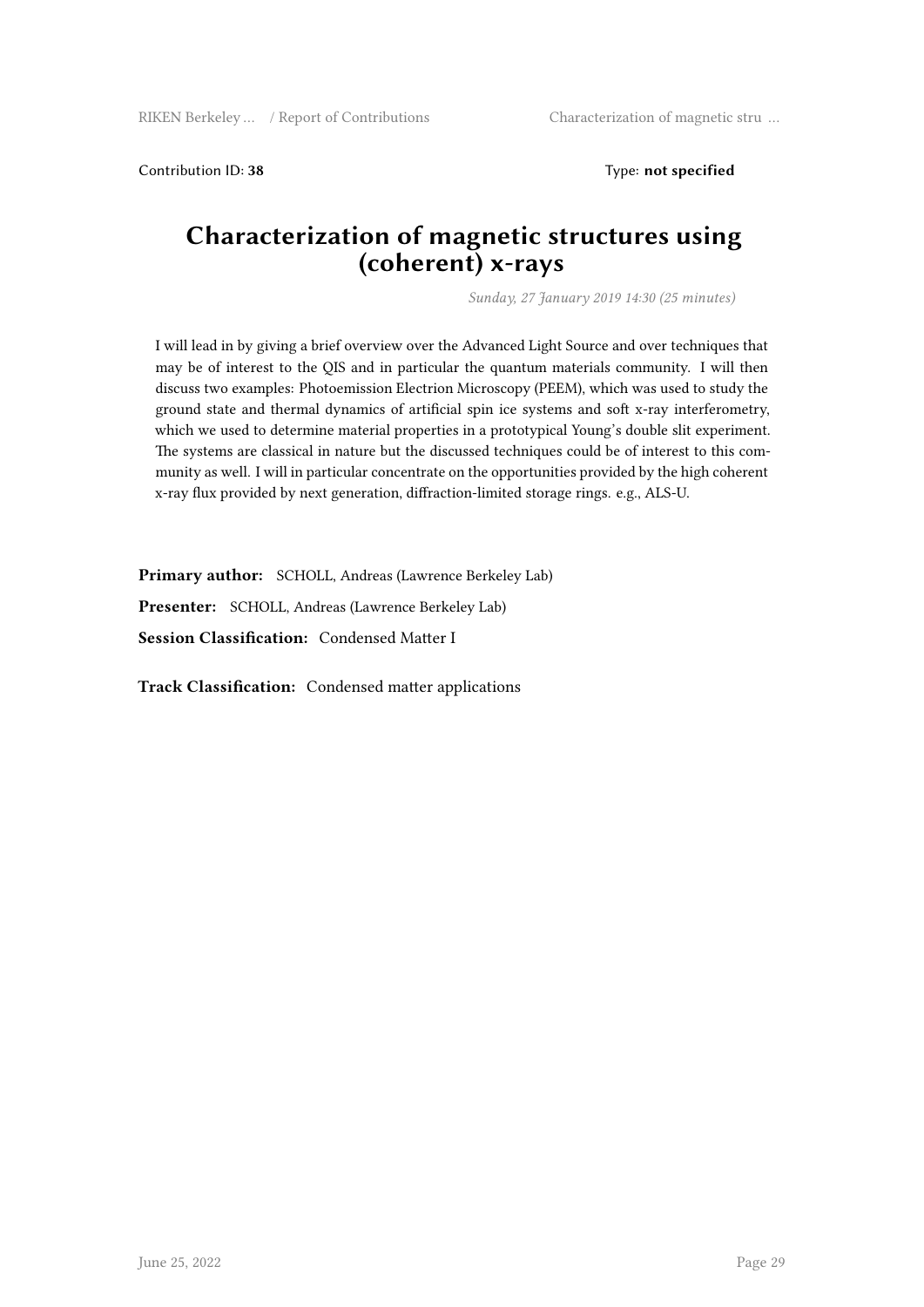Contribution ID: **39** Type: **not specified**

#### **Spontaneous spin-chain fluctuation observed with coherent x-ray scattering**

*Sunday, 27 January 2019 15:00 (25 minutes)*

As we explore new materials harboring entangled quantum states, an efficient probe for their detection is necessary. Coherent x-rays are a direct probe for equilibrium and nonequilibrium dynamics that can simultaneously measure a large number of particles. In my talk, I will use our recent work on dipolar-coupled artificial spin lattices (ASL) and explore the possible route to use coherent x-rays as a probe for entangled spintronic system. Dipolar-coupled systems are receiving considerable interest lately due to their possible application to quantum storage device and quantum computing. However, their collective dynamics in the vicinity of phase transitions is still an under-explored area. We studied magnetic dynamics in ASL using coherent soft x-rays. Our analysis revealed spontaneous nucleation and annihilation of spin-chains with a 3 ms fluctuation time.

**Primary author:** CHEN, Xiaoqian (Lawrence Berkeley National Laboratory)

**Co-authors:** Prof. HASTINGS, J. Todd (University of Kentucky); Dr ROY, Sujoy (Lawrence Berkeley National Laboratory)

**Presenter:** CHEN, Xiaoqian (Lawrence Berkeley National Laboratory)

**Session Classification:** Condensed Matter I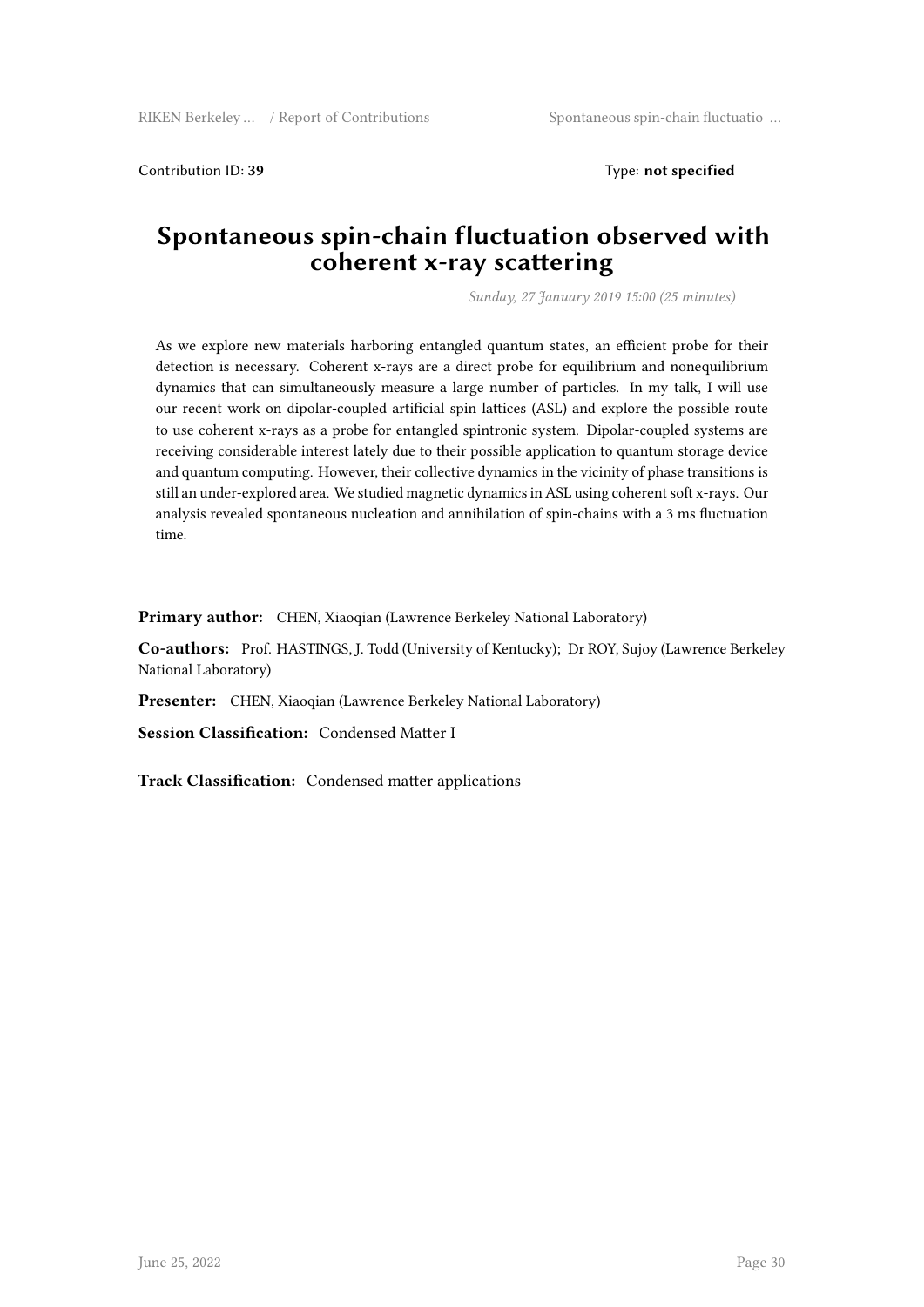Contribution ID: **40** Type: **not specified**

#### **Quantum technology to measure the fine structure constant and illuminate biology**

*Tuesday, 29 January 2019 12:30 (25 minutes)*

Quantum technology enables new measurements and thus new insights in fundamental physics, applied physics, chemistry, and biology. We will discuss two examples:

Using interference of matter waves, we have recorded the most precise measurement of the fine structure constant, at 0.20-part-per-billion accuracy. Comparison with Penning trap measurements of the electron gyro-magnetic anomaly is a broad and deep test of the Standard Model of particle physics, and sets bounds on dark-sector candidates that are competitive with accelerator tests.

In transmission electron microscopy, using lasers to manipulate the electron wave function can be used to extract all information that is physically present in the electron stream. We have developed Zernike phase contrast in electron microscopy. We will discuss implications for structural biology and future plans to attain Heisenberg-limited imaging with electrons.

Primary author: Prof. MÜLLER, Holger (UC Berkeley) **Presenter:** Prof. MÜLLER, Holger (UC Berkeley) **Session Classification:** Sensing IV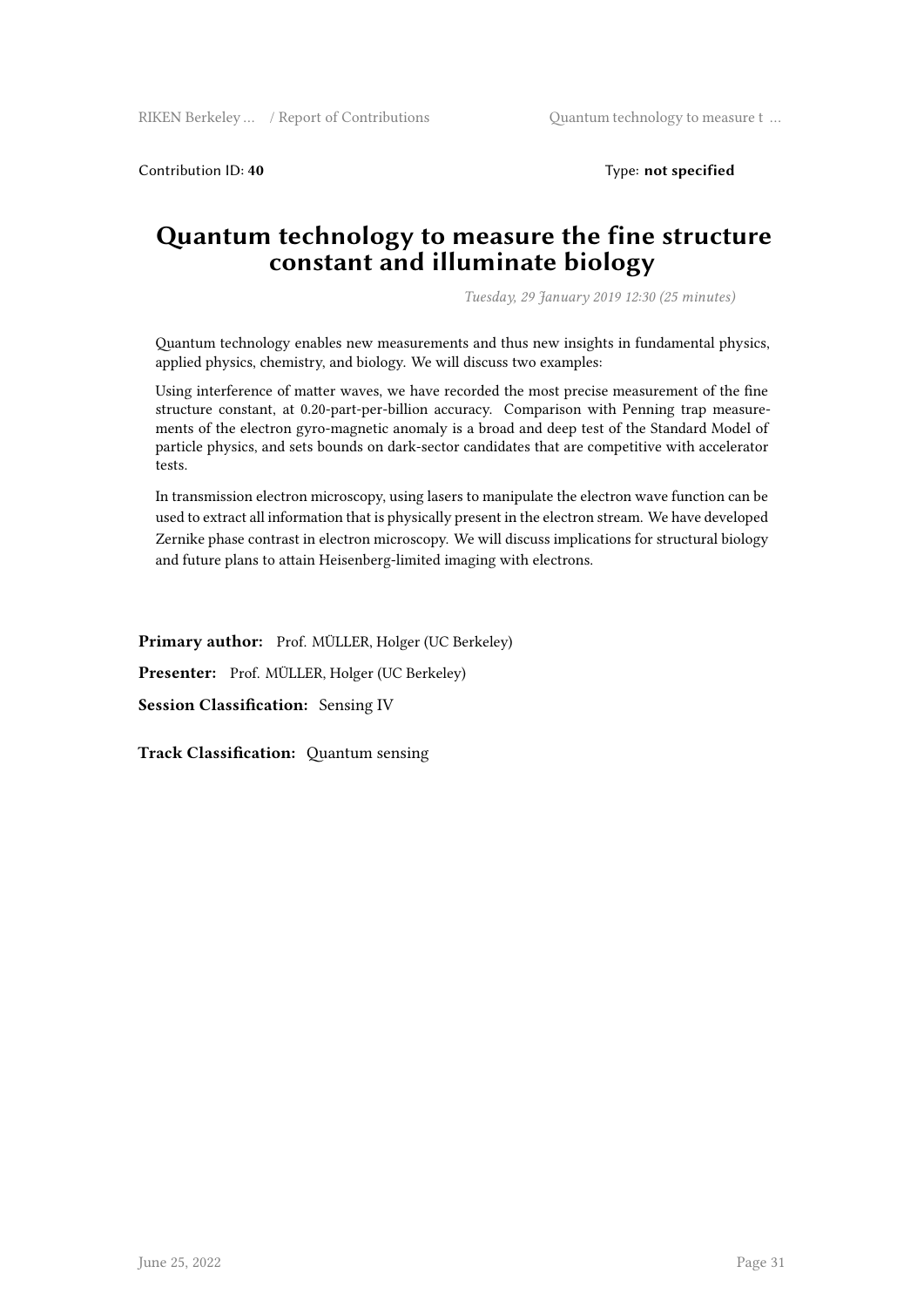Contribution ID: **41** Type: **not specified**

#### **Quantum metrology using a strongly interacting spin ensemble**

*Tuesday, 29 January 2019 15:00 (25 minutes)*

One of the most promising routes towards high-sensitivity quantum metrology is to utilize high density spin ensembles. However, as the density of a spin ensemble is increased, strong spin-spin interactions can impose a limit to the coherence time and thus the maximum achievable sensitivity. In this talk, we will discuss two promising methods to overcome this limitation. In the first approach, a spin ensemble is periodically manipulated in order to effectively decouple spin-spin interactions while keeping its sensitivity to an external probe signal. We present a novel framework to design such a control sequence that is fault-tolerant against both disorder in the system and imperfections in the control parameters. We demonstrate this method using an ensemble of dipolar interacting nitrogen-vacancy color centers and improve the sensitivity beyond that of conventional protocols such as the XY-9 sequence. Our second approach actively utilizes interactions and is based on stable non-equilibrium states of quantum matter such as discrete time crystals. We present explicit protocols to perform Floquet enhanced measurements of an oscillating magnetic field, in which quantum correlations stabilized by strong interactions and periodic driving allow to enhance the sensitivity and/or bandwidth of the protocol beyond the standard quantum limit.

**Primary author:** CHOI, Soonwon (University of California Berkeley)

**Co-authors:** JELEZKO, Fedor (Ulm University); KNOWLES, Helena (Harvard University); ZHOU, Hengyun (Harvard University); SUMIYA, Hitoshi (Sumitomo Electric Industries Ltd.); CHOI, Joonhee (Harvard University); ISOYA, Junichi (University of Tsukuba); LUKIN, Mikhail (Harvard University); YAO, Norman (University of California Berkeley); LANDIG, Renate (Harvard University); ON-ODA, Shinobu (Takasaki Advanced Radiation Research Institute)

**Presenter:** CHOI, Soonwon (University of California Berkeley)

**Session Classification:** Sensing V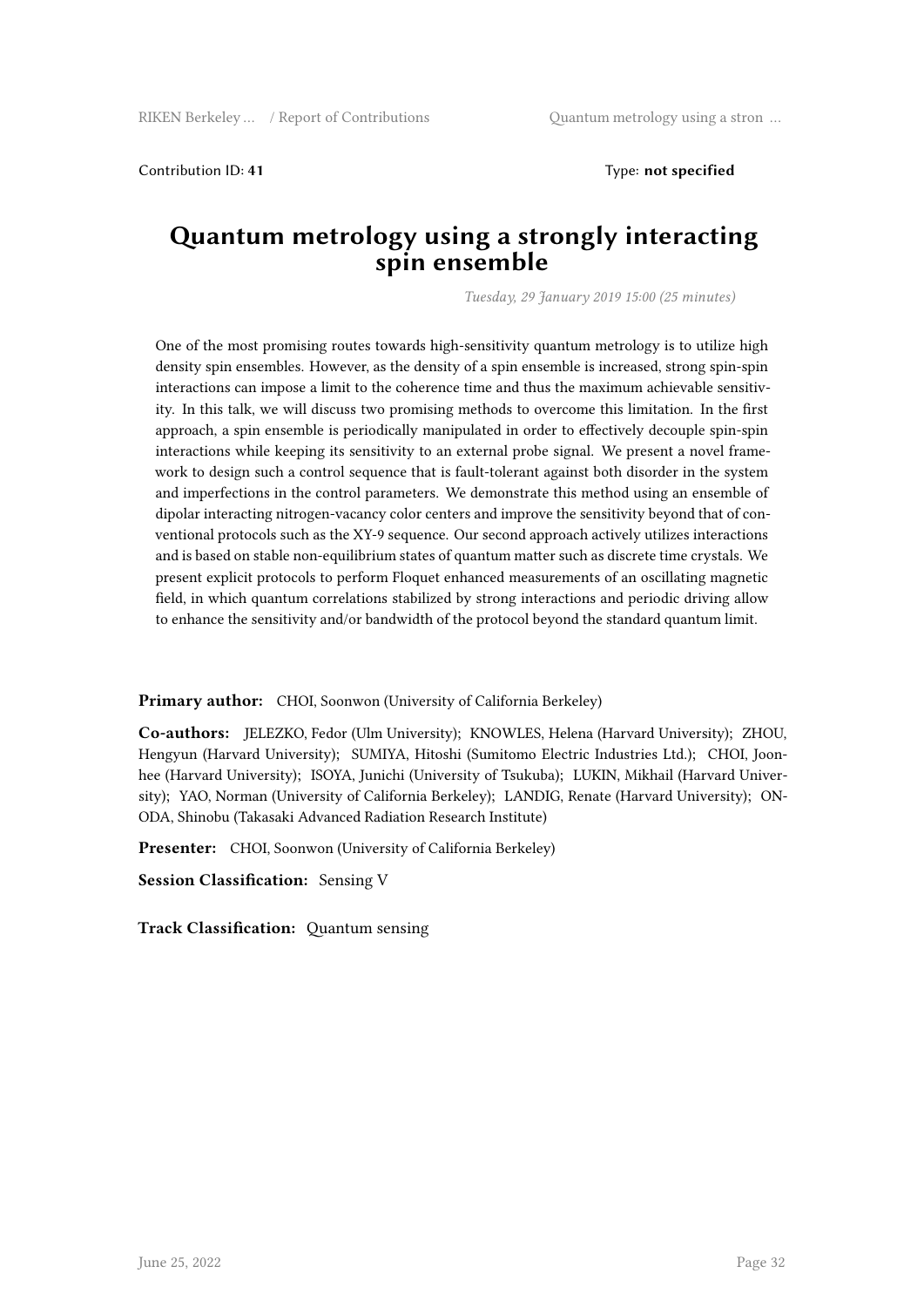RIKEN Berkeley ... / Report of Contributions New Ideas in Dark Matter Detection

Contribution ID: 42 Type: **not specified** 

## **New Ideas in Dark Matter Detection**

*Tuesday, 29 January 2019 09:30 (25 minutes)*

New Ideas in Dark Matter Detection

**Primary author:** ZUREK, Kathryn **Presenter:** ZUREK, Kathryn **Session Classification:** Sensing III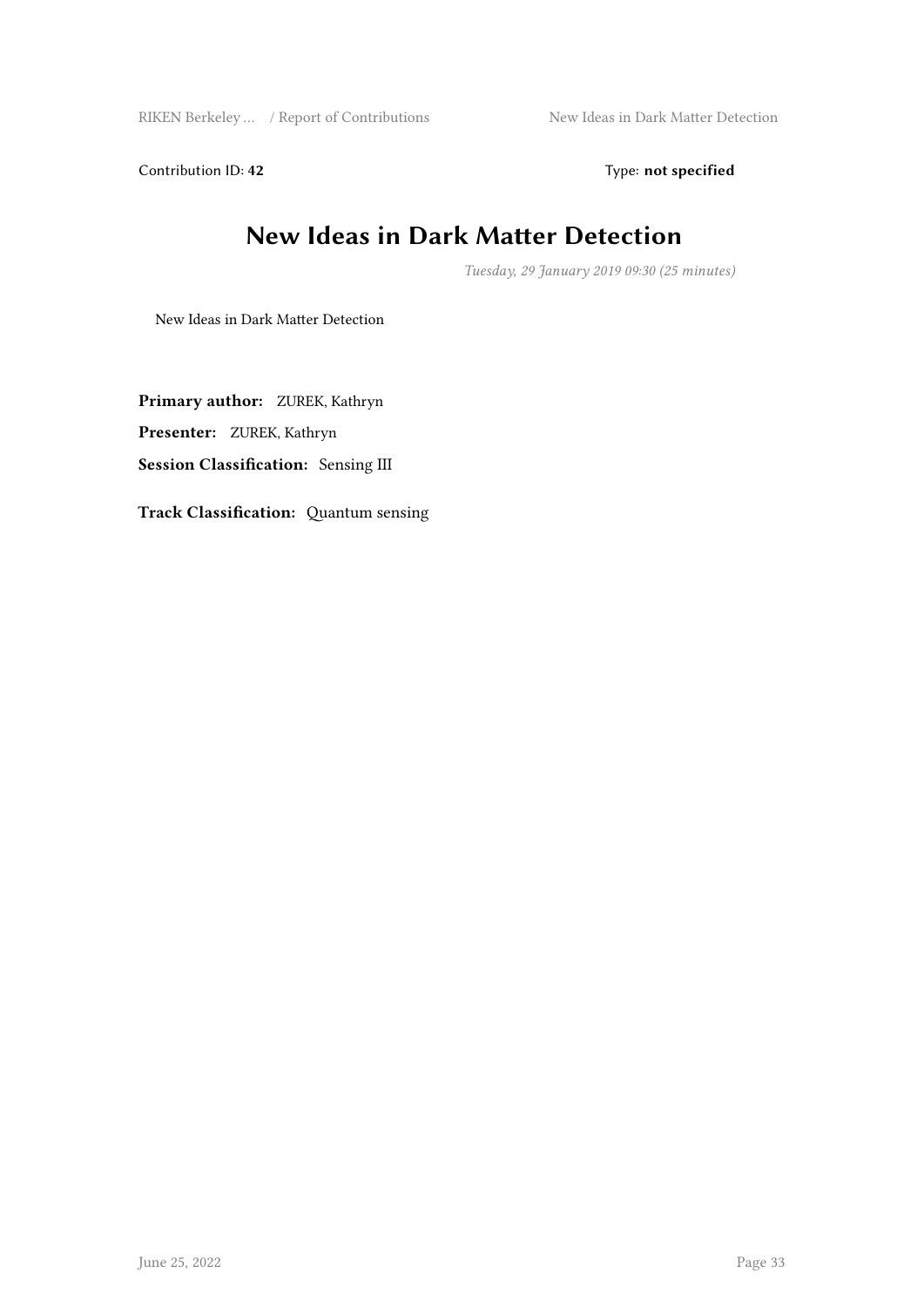Contribution ID: **43** Type: **not specified**

## **Noisy Intermediate-Scale Quantum Computers**

*Saturday, 26 January 2019 12:15 (40 minutes)*

The immense power of quantum computation is illustrated by flagship quantum algorithms that solve problems, such as factoring, much more efficiently than classical algorithms. The building of a quantum device with error rates well below the fault-tolerance threshold poses a challenge to the implementation of these quantum algorithms on near-term devices. In this talk, I will present the physics of superconducting circuits, one of the most promising technology for building Noisy Intermediate-Scale Quantum (NISQ) computers.

In particular, I will explain the single qubit control, parametric entangling gates, and how these come together in a cloud deployed system. Finally, I will present an unsupervised machine learning algorithm that we have run on our quantum processing unit [1].

[1] https://arxiv.org/pdf/1712.05771.pdf

**Primary author:** Dr MANENTI, Riccardo (Rigetti)

**Presenter:** Dr MANENTI, Riccardo (Rigetti)

**Session Classification:** Foundations of Quantum Computing

**Track Classification:** Foundations of quantum computing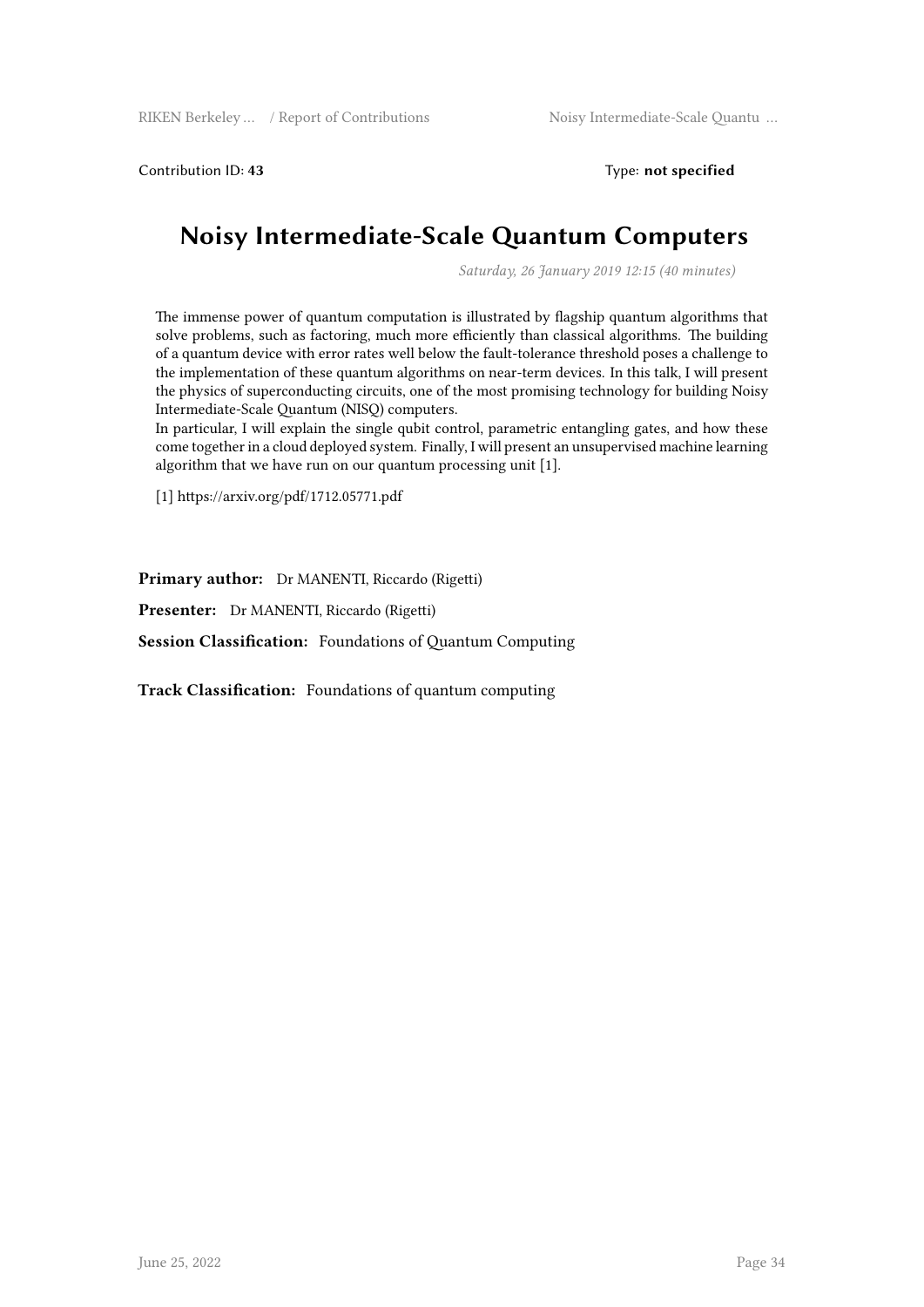Contribution ID: **45** Type: **not specified**

#### **Opportunities for Quantum Information Research Using Angle-Resolved Photoemission Spectroscopy**

*Sunday, 27 January 2019 17:00 (25 minutes)*

Angle-resolved photoemission spectroscopy (ARPES) is a premier tool for determining the charged excited states of quantum materials. It directly measures the single particle spectral function  $A(k, \omega)$  that encodes the renormalized lifetime and energy of quasiparticle states as a function of momentum  $(k)$  and energy  $(\omega)$ . ARPES is complementary to both scanning tunneling microscopy (STM), which does not access the Bloch quantum numbers *k*, and transport measurements which are sensitive to excited states only near  $\omega = 0$ . In addition, ARPES is a highly sensitive probe of the symmetry of itinerant Bloch states.

Therefore, ARPES plays a key role in understanding the fundamental properties of emergent ground states in complex materials such as superconductors, 2D, and topological materials, all of which have potential applications in quantum information science. In this talk I will present a review of recent studies of candidate materials for quantum information at the ALS, and in particular I will focus on efforts to enhance spatial resolution, low temperature performance, and *in situ* sample preparation. These abilities will allow ARPES to provide fundamental information for quantum materials not only in pure materials, but also in practical forms such as devices and with tailored surface properties.

**Primary author:** Dr ROTENBERG, Eli (LBNL) **Presenter:** Dr ROTENBERG, Eli (LBNL) **Session Classification:** Condensed Matter II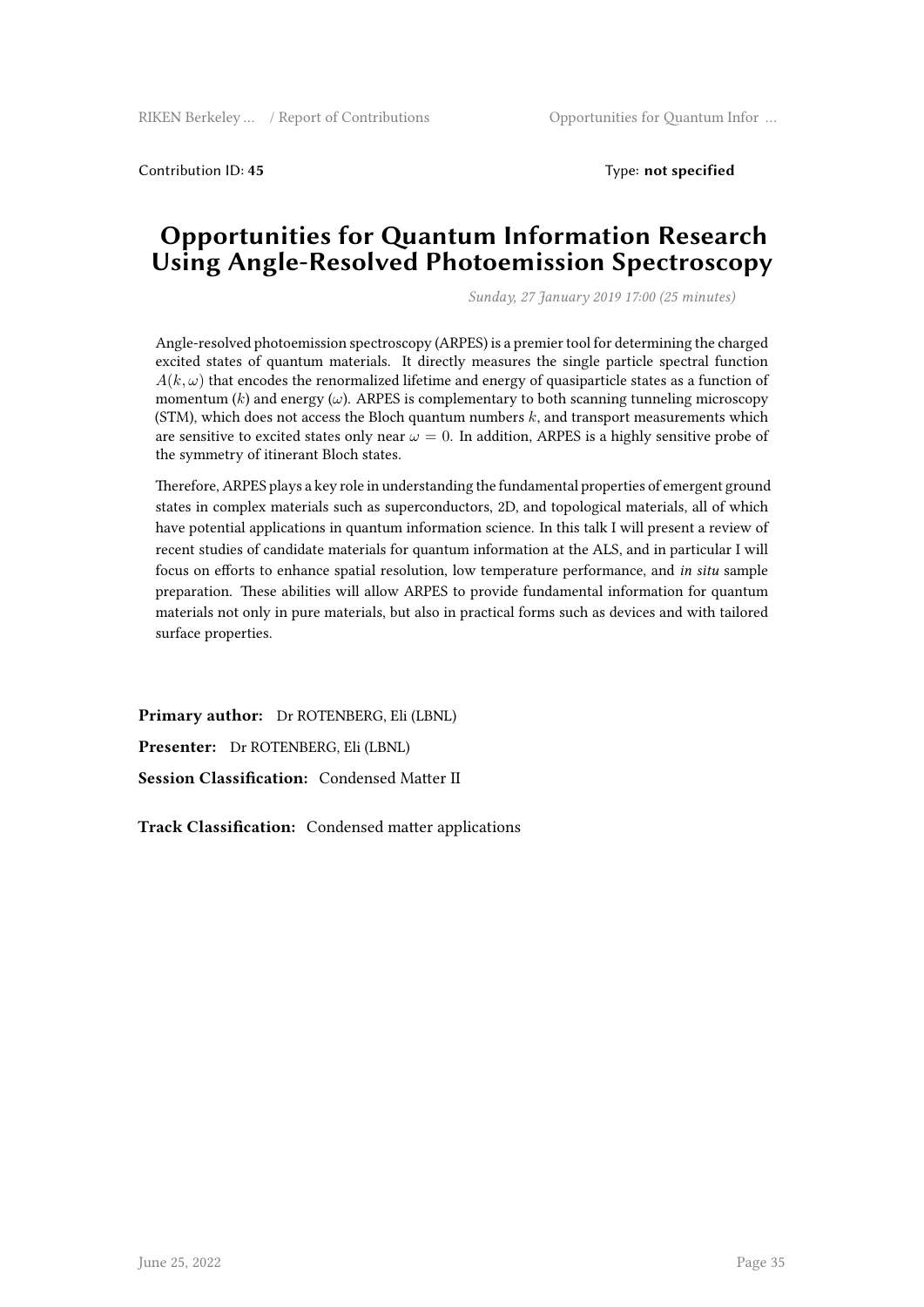Contribution ID: 46 **Type: not specified Type: not specified** 

## **Color centers for quantum sensing and communication - challenges and opportunities**

*Tuesday, 29 January 2019 14:30 (25 minutes)*

Color centers, such as the nitrogen-vacancy center center in diamond are being used in early quantum sensing applications (e. g. as magnetometers) and they are promising spin-photon qubits with ms-scale coherence times at room temperature. In my presentation I will discuss challenges and opportunities for the further development of NV- centers (e. g. formation efficiency and deterministic placement) and discuss ideas for the search for color centers with properties that can rival and exceed those of the widely used NV- centers.

**Primary author:** SCHENKEL, Thomas **Presenter:** SCHENKEL, Thomas **Session Classification:** Sensing V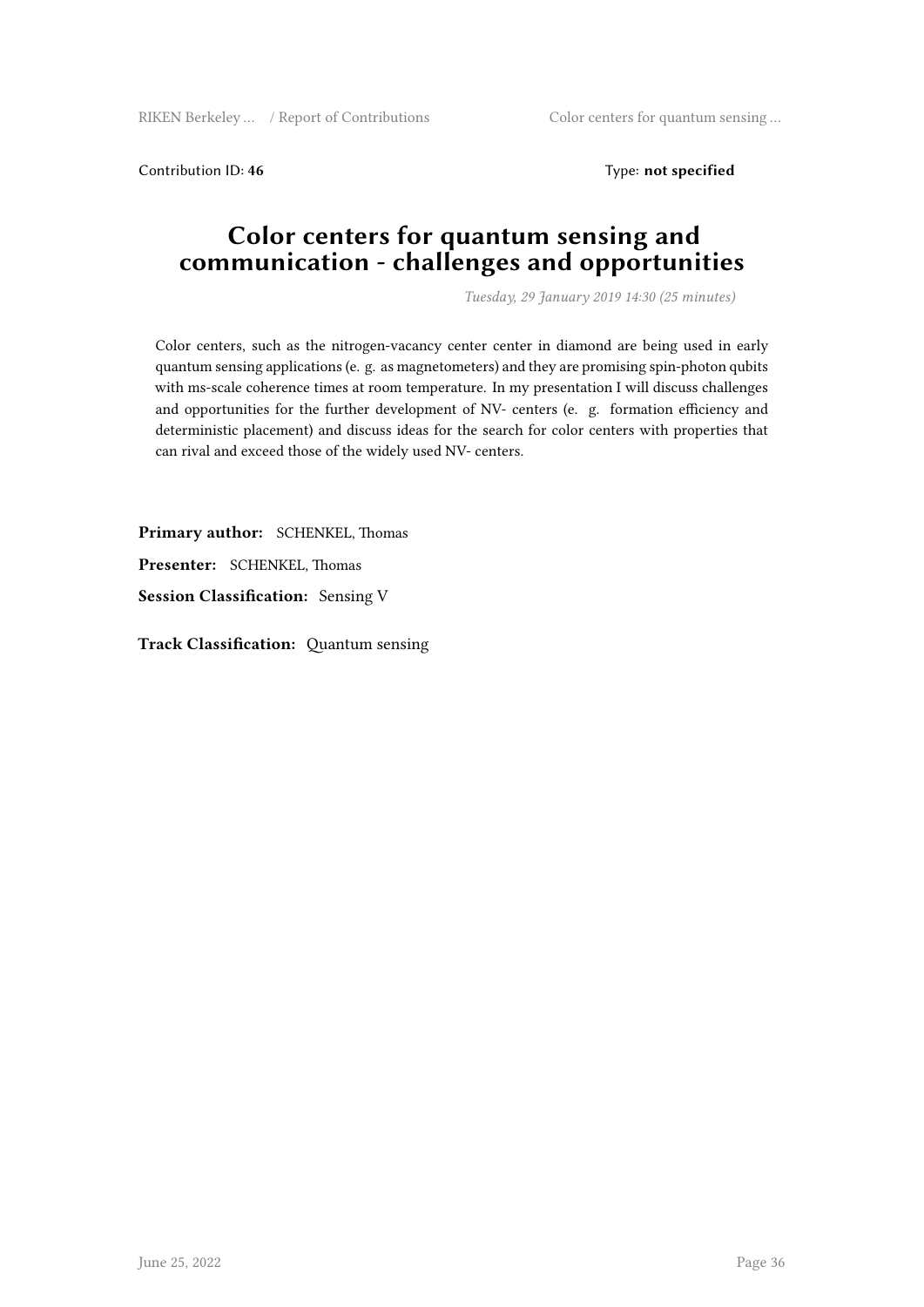RIKEN Berkeley ... / Report of Contributions Lab Overview

Contribution ID: 47 Type: **not specified** 

## **Lab Overview**

*Saturday, 26 January 2019 09:30 (20 minutes)*

Presenter: Dr SIMON, Horst (Lawrence Berkeley National Laboratory) **Session Classification:** Welcome Session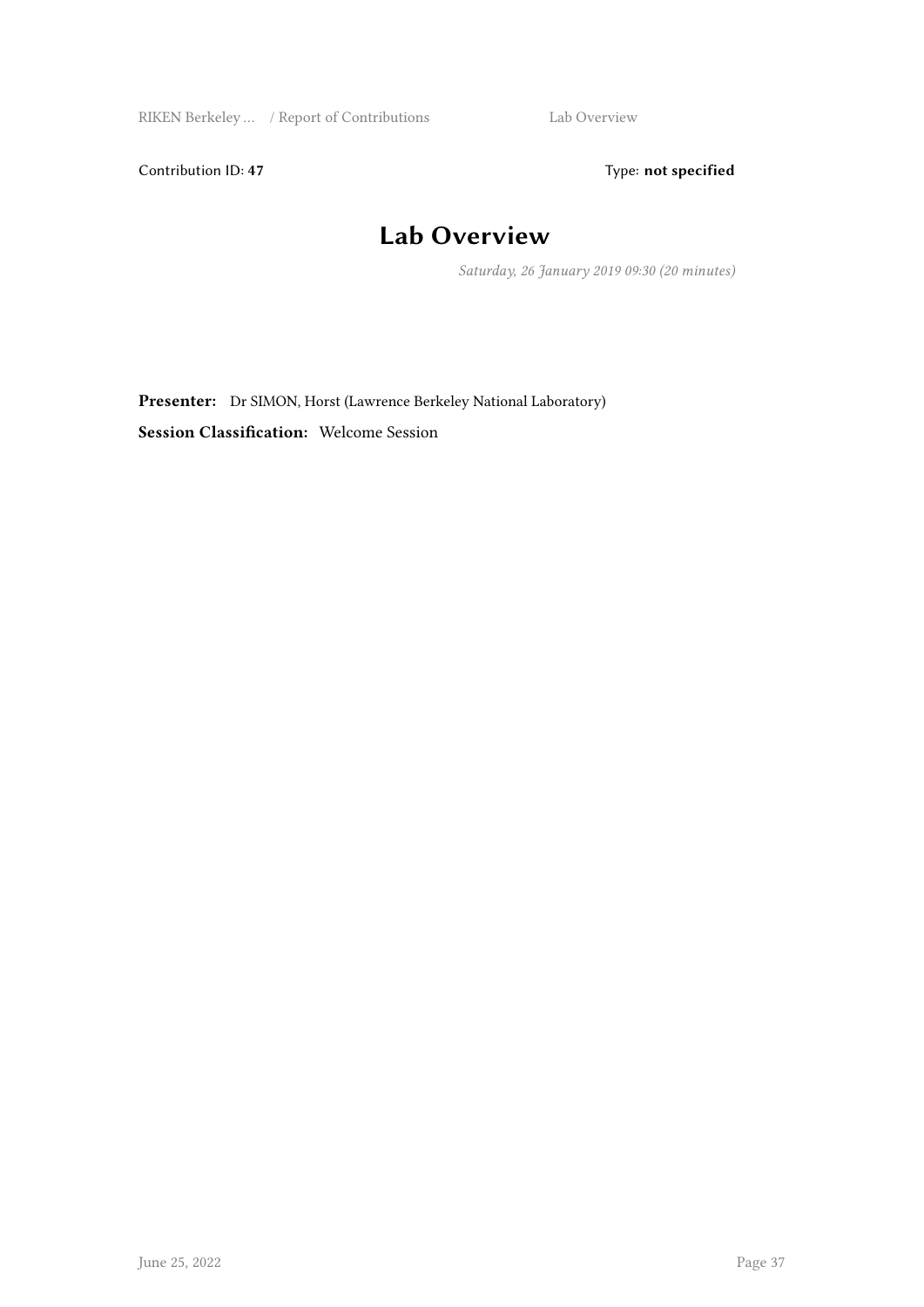Contribution ID: 48 Type: **not specified** 

#### **RIKEN National Science Institute: a brief introduction**

*Saturday, 26 January 2019 09:53 (20 minutes)*

**Presenter:** Prof. KOTANI, Motoko (RIKEN)

**Session Classification:** Welcome Session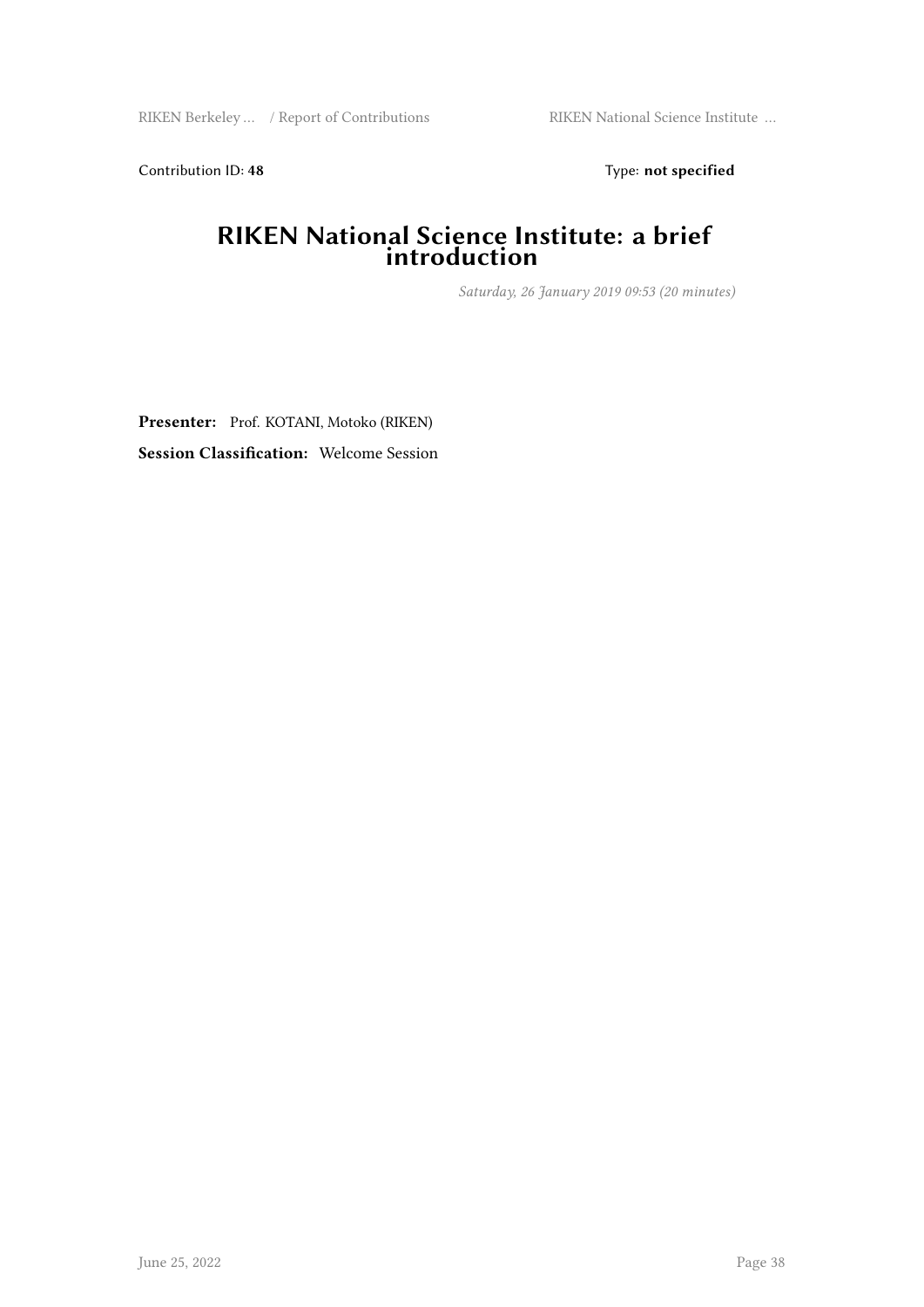Contribution ID: 49 Type: **not specified** 

## **RIKEN-Berkeley Workshop: Quantum Information Science**

*Saturday, 26 January 2019 10:16 (20 minutes)*

**Presenter:** Dr HATSUDA, Tetsuo (RIKEN)

**Session Classification:** Welcome Session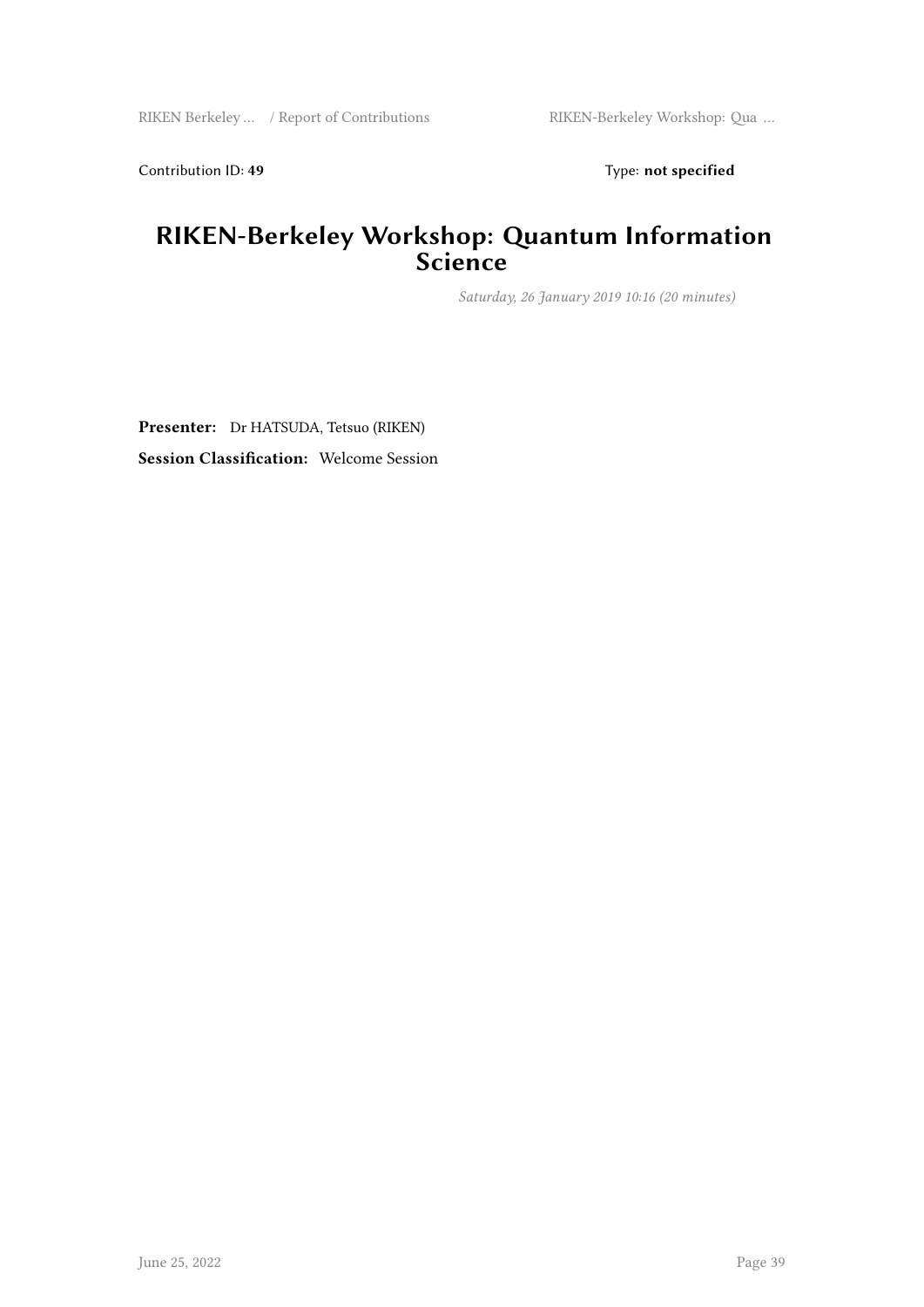Contribution ID: 50 Type: not specified

#### **QIS Landscape at Berkeley & Advanced Quantum Testbed**

*Saturday, 26 January 2019 10:40 (20 minutes)*

**Presenter:** CARTER, Jonathan (Lawrence Berkeley National Lab)

**Session Classification:** Welcome Session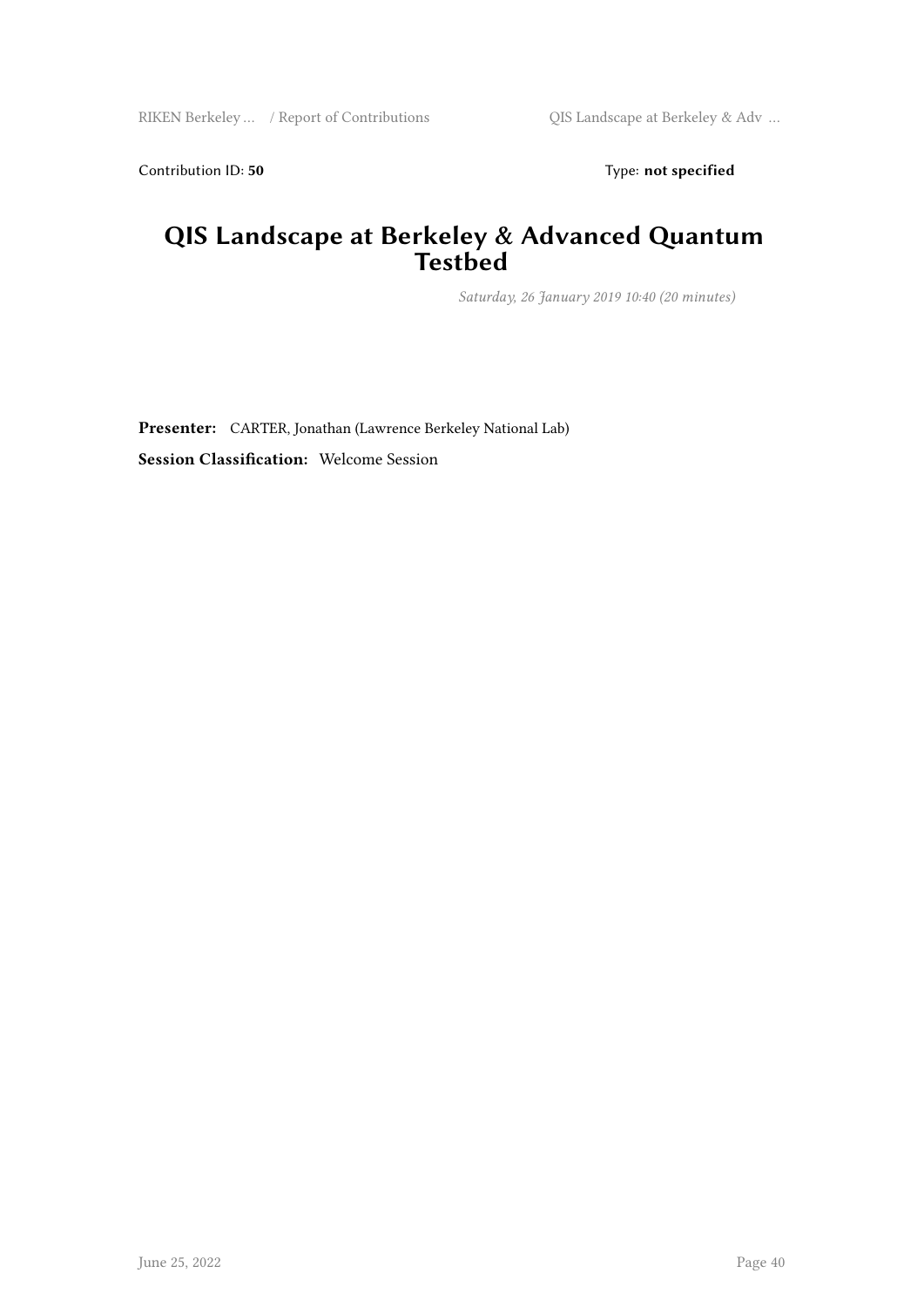RIKEN Berkeley ... / Report of Contributions TBA

Contribution ID: 85 Type: **not specified** 

## **TBA**

Presenter: Prof. MATT, Pyle (UC Berkeley)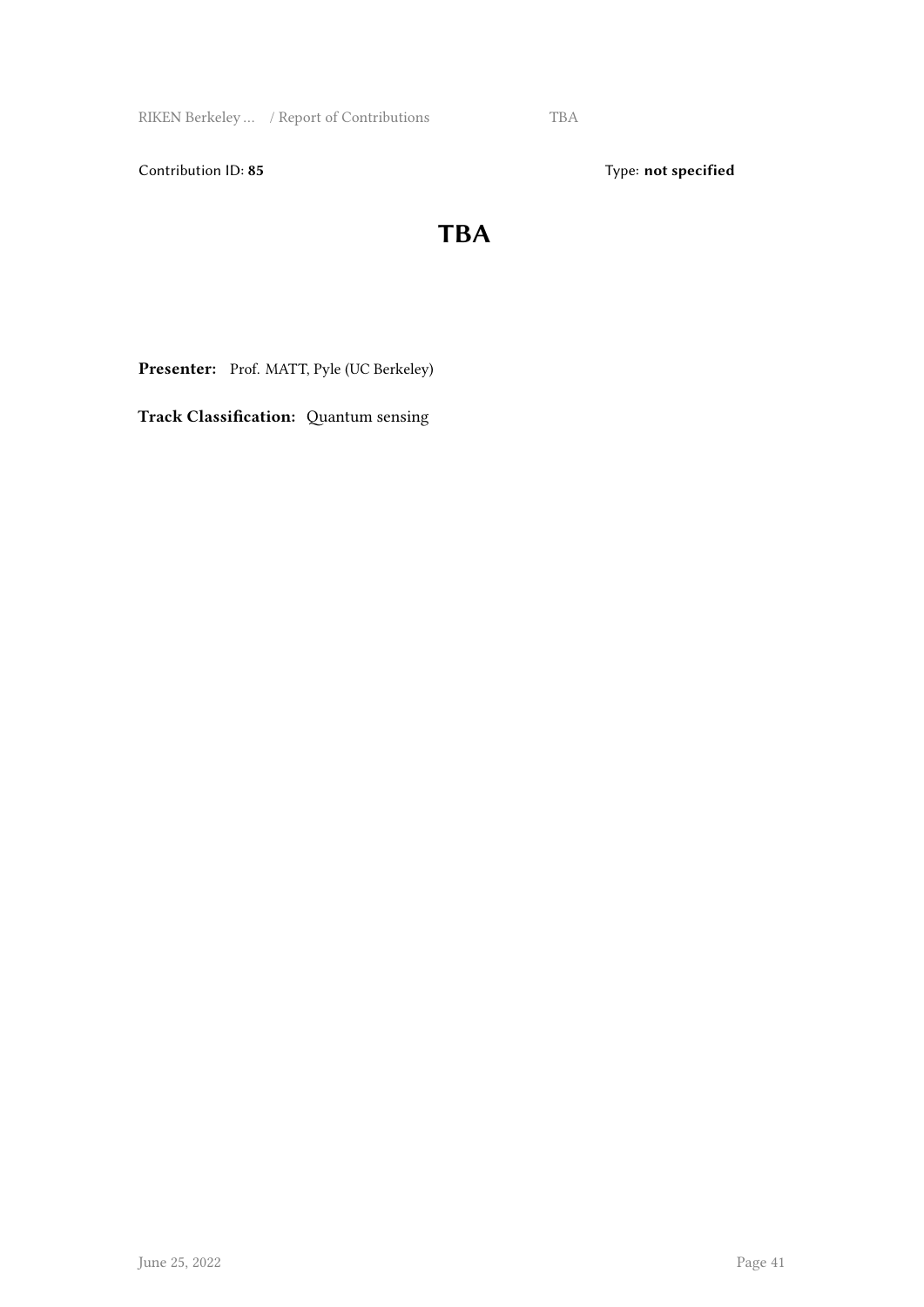Contribution ID: **93** Type: **Workshop Talk**

#### **Device Design and Technology Developments for Quantum Sensing Charge-Coupled Devices**

*Saturday, 26 January 2019 17:00 (25 minutes)*

We describe the development of charge-coupled devices (CCDs) capable of detecting single electrons. The CCDs utilize a non-destructive readout amplifier that allows for the multiple sampling of the signal charge with a corresponding reduction in the read noise by the inverse square root of the number of samples. The CCDs have been fabricated on high-resistivity silicon that enables the full depletion of substrates that to date have been as thick as 650 microns. The fully depleted CCD technology was originally developed for astronomy and astrophysics applications, e.g. the Dark Energy Camera, and more recently has been used for direct dark-matter detection given the single-electron sensitivity that the non-destructive readout capability allows. A 4126 x 866, (15 micron pixel)2 CCD developed by the authors achieved a read noise of 0.068 e- after the averaging of 4000 samples [1]. In this work we describe the device and technology design to allow for the operation of the electron counting CCDs at large substrate-bias voltages, typically in the range of 50 – 100V, as well as efforts to improve the performance especially as regards to improving the readout times needed for single-electron detection.

[1] J. Tiffenberg, M. Sofo-Haro, A. Drlica-Wagner, R. Essig, Y. Guardincerri†, S. Holland, T. Volansky, and T.-T. Yu, "Single-Electron and Single-Photon Sensitivity with a Silicon Skipper CCD," PRL 119, 131802, 2017.

**Primary author:** Dr HOLLAND, Stephen (LBNL)

**Presenter:** Dr HOLLAND, Stephen (LBNL)

**Session Classification:** Quantum machine learning and quantum sensing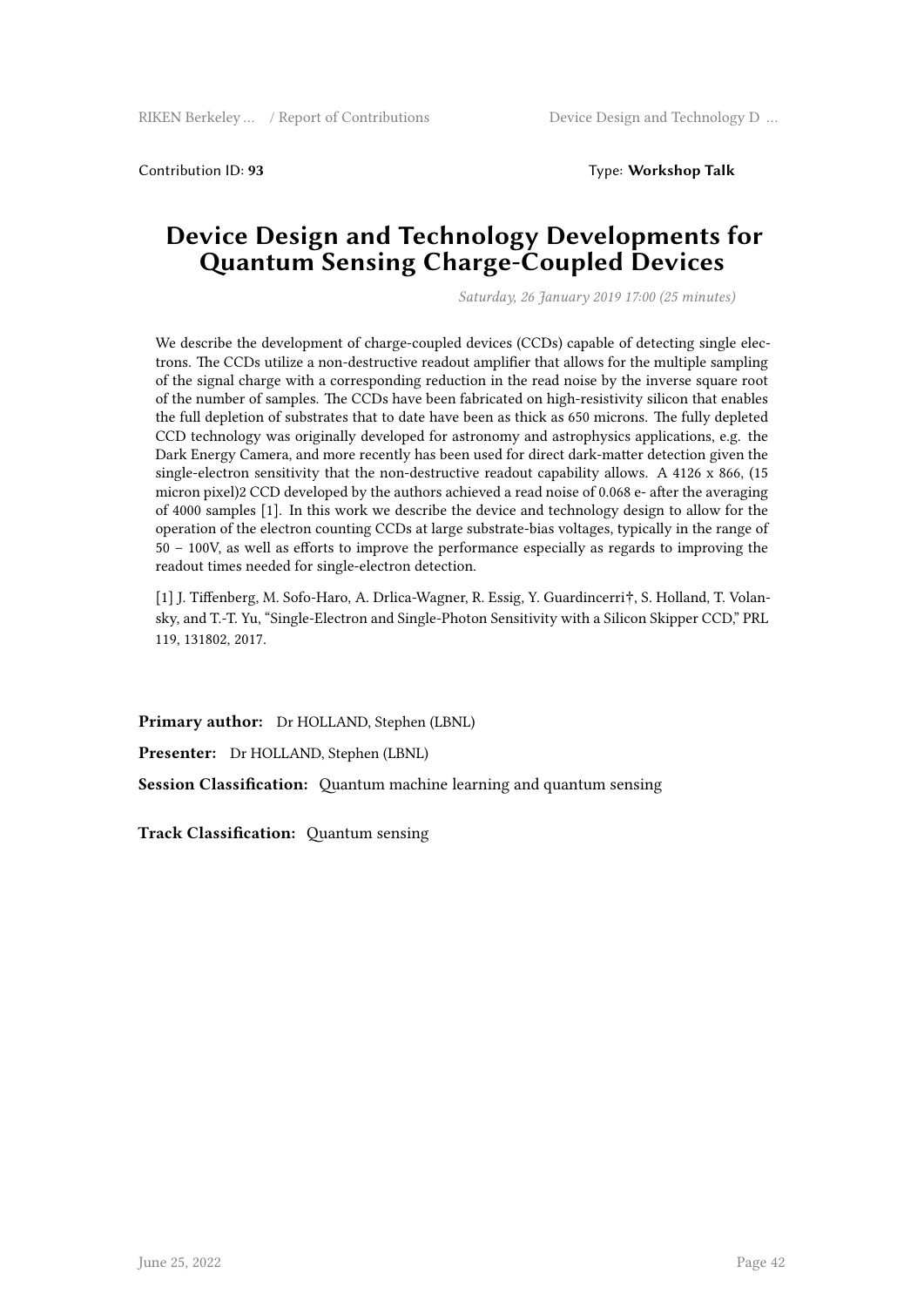Contribution ID: **94** Type: **Workshop Talk**

#### **Progress Towards sub-eV Phonon and Photon Sensitivity with Athermal Phonon Detector for Light Mass Dark Matter Searches and Other Applications**

*Saturday, 26 January 2019 17:30 (25 minutes)*

Searching for dark matter in the 10meV-100MeV mass range requires sensitivity to small energy depositions. In particular, sensitivity to a single optical phonon quanta in Sapphire ( ˜ 50meV) or 2 roton quanta in superfluid He would enable searches deep into an entirely unexplored parameter space. Over the past year, we've made significant progress towards these goals. In particular, we've developed a 45cm<sup>2</sup> Si athermal phonon detector with a baseline energy resolution of 3.5eV. After scaling for size, this device represents an order of magnitude leap in sensitivity compared to previously measured sensitivities. Analysis is currently ongoing on a 33 gd above ground light mass dark matter search using this prototype. Additionally, we've begun testing the transition edge sensor test structures for the following generation prototype design. Measured baseline resolution was 50meV; after scaling for size this device also represents nearly an order of magnitude improvement compared to currently available world leading devices.

Primary author: Prof. PYLE, Matt (University of California Berkeley) Presenter: Prof. PYLE, Matt (University of California Berkeley) **Session Classification:** Quantum machine learning and quantum sensing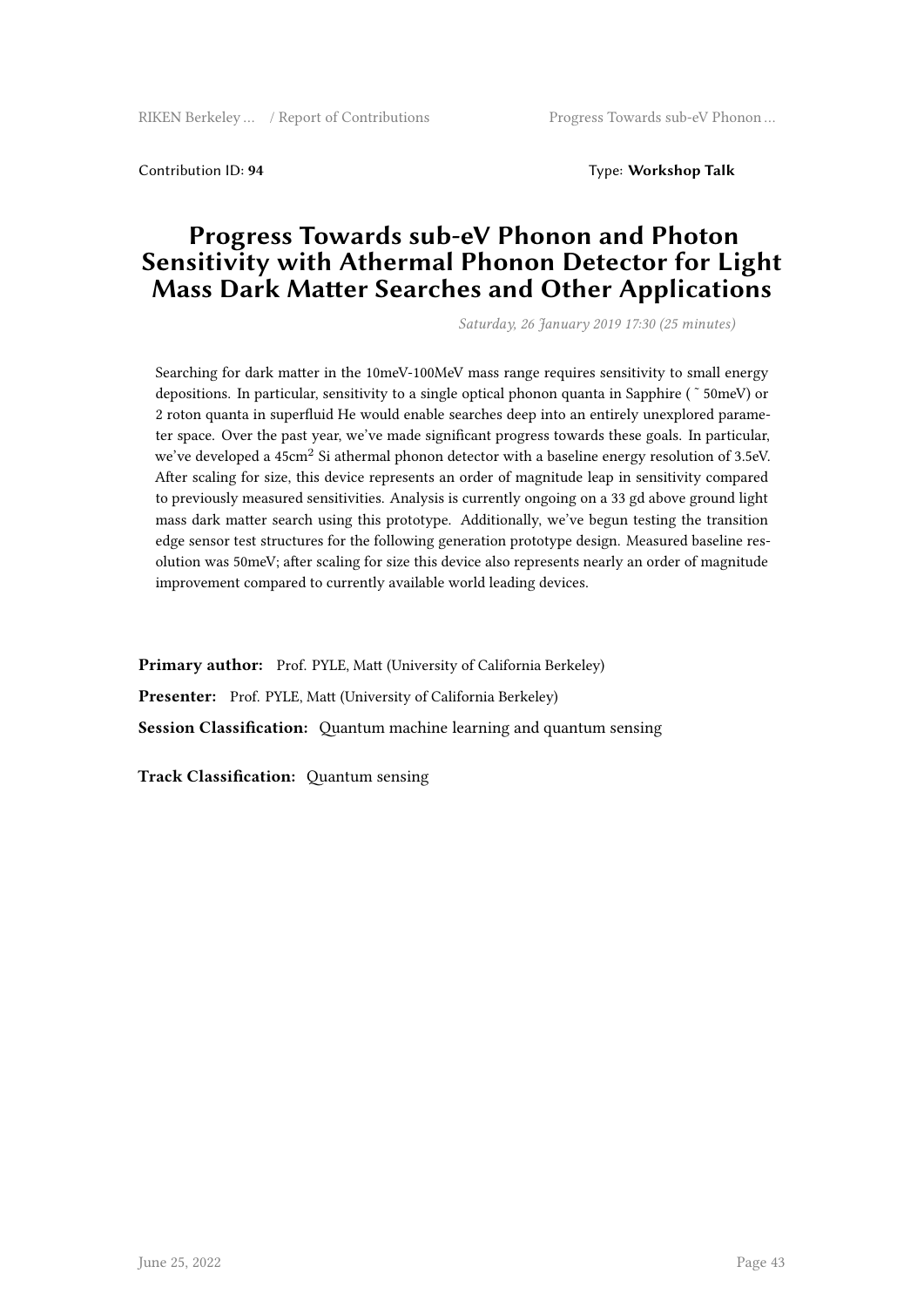Contribution ID: **95** Type: **Workshop Talk**

#### **A transmon based five-qutrit processor for simulations in high energy physics**

*Monday, 28 January 2019 15:30 (25 minutes)*

Encoding quantum information in the higher energy levels of the transmon circuit provides a hardware efficient way to harness a larger Hilbert space in existing quantum processors while also increasing their connectivity. Furthermore, a network of qutrits (three-level systems) is naturally suited to experimentally demonstrate recently identified connections between high energy physics and quantum information, such as holographic quantum error correction codes and the physics of scrambling. Here we report on the control of a five-qutrit processor and our progress toward characterizing the scrambling of quantum information. We implement a circuit to measure the decay of out-of-time ordered correlators, a hallmark of scrambling, in a method that distinguishes between decoherence and scrambling. The same circuit can be viewed as a teleportation protocol where quantum information is scrambled by a black hole and then decoded through measurement of emitted Hawking photons.

**Primary author:** Dr BLOK, Machiel (UC Berkeley)

**Co-authors:** Prof. SIDDIQI, Irfan (UC Berkeley); Prof. YAO, Norman (UC Berkeley); Prof. RA-MASESH, Vinay (UC Berkeley)

**Presenter:** Dr BLOK, Machiel (UC Berkeley)

**Session Classification:** Architecture II

**Track Classification:** Qubit architectures